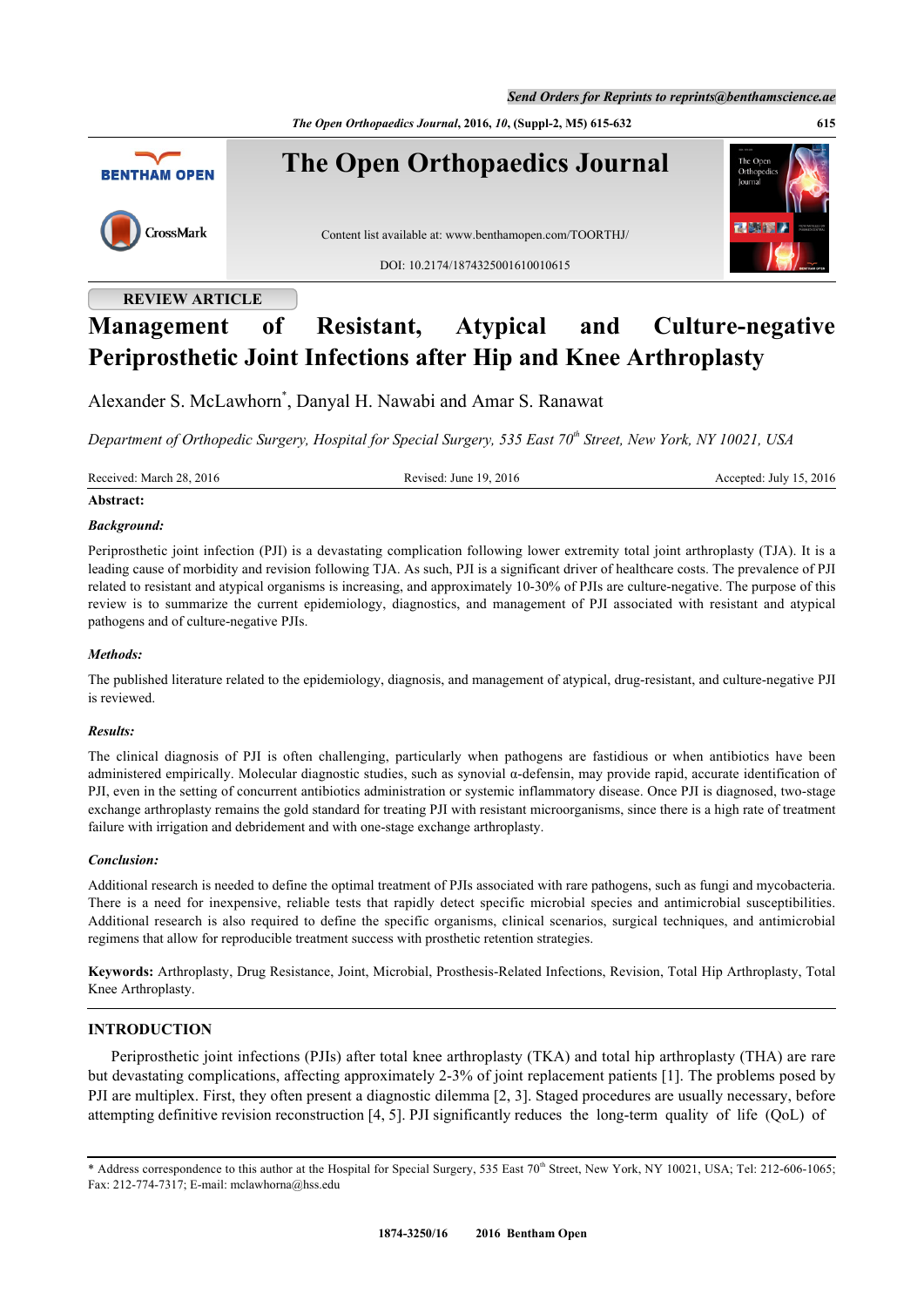affected patients [[6](#page-10-5)], and the economic consequences of PJI to the health care system are significant. There are over 100,000 orthopedic prosthesis-related infections annually in the US, with each representing \$15,000-30,000 additional hospital costs [\[7](#page-10-6)]. Mean PJI treatment cost is approximately 3 to 4 times that for primary joint replacement, and the average cost of revision THA for PJI is approximately \$6,000 more than for TKA-associated PJI [\[5\]](#page-10-4). When the causative pathogen is a resistant organism, such as methicillin-resistant *Staphylococcus aureus* (MRSA), the mean PJI treatment cost increases nearly 60% compared to PJI caused by more susceptible microorganisms [[8](#page-10-7)]. The annual hospital cost of treating lower extremity PJI increased from \$320 million in 2001 to \$566 million in 2009 [\[5](#page-10-4)]. The increasing incidence of PJI associated with resistant pathogens may partially explain this observation [[5,](#page-10-4) [9\]](#page-10-8). These trends are worrisome, and the annual economic burden related to PJI has been projected to surpass \$1.62 billion for the US in 2020 [\[5](#page-10-4)].

The financial implications of PJIs are related to the complexity of the solutions these problems require. Outcomes after PJI treatment are plagued by high failure rates, and PJI may ultimately result in arthrodesis, amputation, or mortality [[10](#page-11-0)]. Identification of a pathogen increases the likelihood of treatment success [\[11\]](#page-11-1). However, a causative organism is not identified in 10-30% of PJIs [[12](#page-11-2)], and atypical or drug-resistant microorganisms are responsible for a growing percentage of PJIs [[9,](#page-10-8) [12\]](#page-11-2).

The purpose of this review is to summarize the current state of clinical epidemiology, diagnosis and management of this challenging group of PJIs, which are either related to resistant or atypical pathogens or associated with a culturenegative diagnosis.

#### **EPIDEMIOLOGY**

Approximately 15% of revision THA and 25% of revision TKA are performed for PJI [\[13](#page-11-3), [14](#page-11-4)]. In general, as the number of TKA and THA performed has increased, the gross number of hip and knee PJIs has also increased [[5\]](#page-10-4). However, there has also been a measureable increase in the annual frequency of PJI as a percentage of total THA and TKA performed. Kurtz, *et al*. [\[5\]](#page-10-4) used the Nationwide Inpatient Sample (NIS), a representative 20% sample from approximately 1,000 US hospitals, to estimate TKA and THA PJIs from 2001 to 2009 and to model the PJI incidence through 2020. They found that the percentage hip PJI significantly increased from 1.99% in 2001 to 2.18% in 2009, and knee PJI significantly increased from 2.05% to 2.18% over the same period. They projected that over 16,000 infected THA procedures and nearly 49,000 infected TKA procedures will be performed in 2020 nationally [\[5](#page-10-4)].

The prevalence of PJI caused by resistant pathogens and atypical pathogens is also increasing [\[9](#page-10-8), [12](#page-11-2), [15](#page-11-5)], exceeding 50% of PJIs in some series [\[15\]](#page-11-5). Resistant PJIs are likely significantly more prevalent in the US than in Europe. Aggarwal, *et al*. [\[16](#page-11-6)] reviewed all PJIs treated between 2000 and 2011 at two major PJI referral centers, one in the US (772 PJIs) and one in Europe (898 PJIs). The incidence of methicillin-resistant *Staphylococcal* species was 49.6% for all PJIs in the US and 37.0% in Europe (p=0.0002). The incidence of methicillin resistant *S. aureus* isolates was significantly higher in the US than Europe (48.1% *versus* 12.8%, p<0.0001), but there was no statistical difference in PJI caused by methicillin-resistant *S. epidermidis* (MRSE). Twenty-seven percent of *Enterococcus* PJIs were resistant to vancomycin in US PJI isolates, whereas no European isolates were vancomycin-resistant. The incidences of culturenegative PJIs were similar [[16\]](#page-11-6).

In two studies of Medicare patients, Bozic and colleagues reviewed the risk factors for PJI in 40,919 patients receiving primary THA [[17\]](#page-11-7) and 83,011 patients who underwent primary TKA [[18\]](#page-11-8) between 1998 and 2007. For THA, rheumatologic disease, obesity, coagulopathy, and preoperative anemia were significant risk factors for PJI [\[17\]](#page-11-7). For TKA, independent risk factors for PJI, in order of decreasing significance, were congestive heart failure, chronic pulmonary disease, preoperative anemia, diabetes, depression, renal disease, pulmonary circulation disorders, obesity, rheumatologic disease, psychoses, metastatic tumor, peripheral vascular disease, and valvular disease [\[18](#page-11-8)]. The reliance on Medicare claims data, which is dependent on administrative coding and which may not accurately reflect the clinical record however, limits the results of both studies. In a recent systematic review and meta-analysis, which included the studies by Bozic, *et al*. [[17,](#page-11-7) [18](#page-11-8)], Zhu, *et al*. [\[19](#page-11-9)] found that the following factors were significantly associated with PJI: body mass index (BMI); diabetes mellitus (DM); corticosteroid therapy; hypoalbuminemia (<34 g/L); rheumatoid arthritis (RA); blood transfusion; wound drain device; wound dehiscence; superficial surgical site infection (SSI); coagulopathy; malignancy; immunosuppression; National Nosocomial Infections Surveillance Score (NNIS) [[20\]](#page-11-10) ≥2; other nosocomial infection; prolonged operative time; and prior surgery. Of these, morbid obesity (BMI>40 kg/m<sup>2</sup>), steroid therapy, hypoalbuminemia, wound dehiscence, SSI, NNIS, nosocomial infection, previous surgery, and prolonged operative time were associated with a greater than 2-fold increase in the odds for developing PJI [\[19\]](#page-11-9).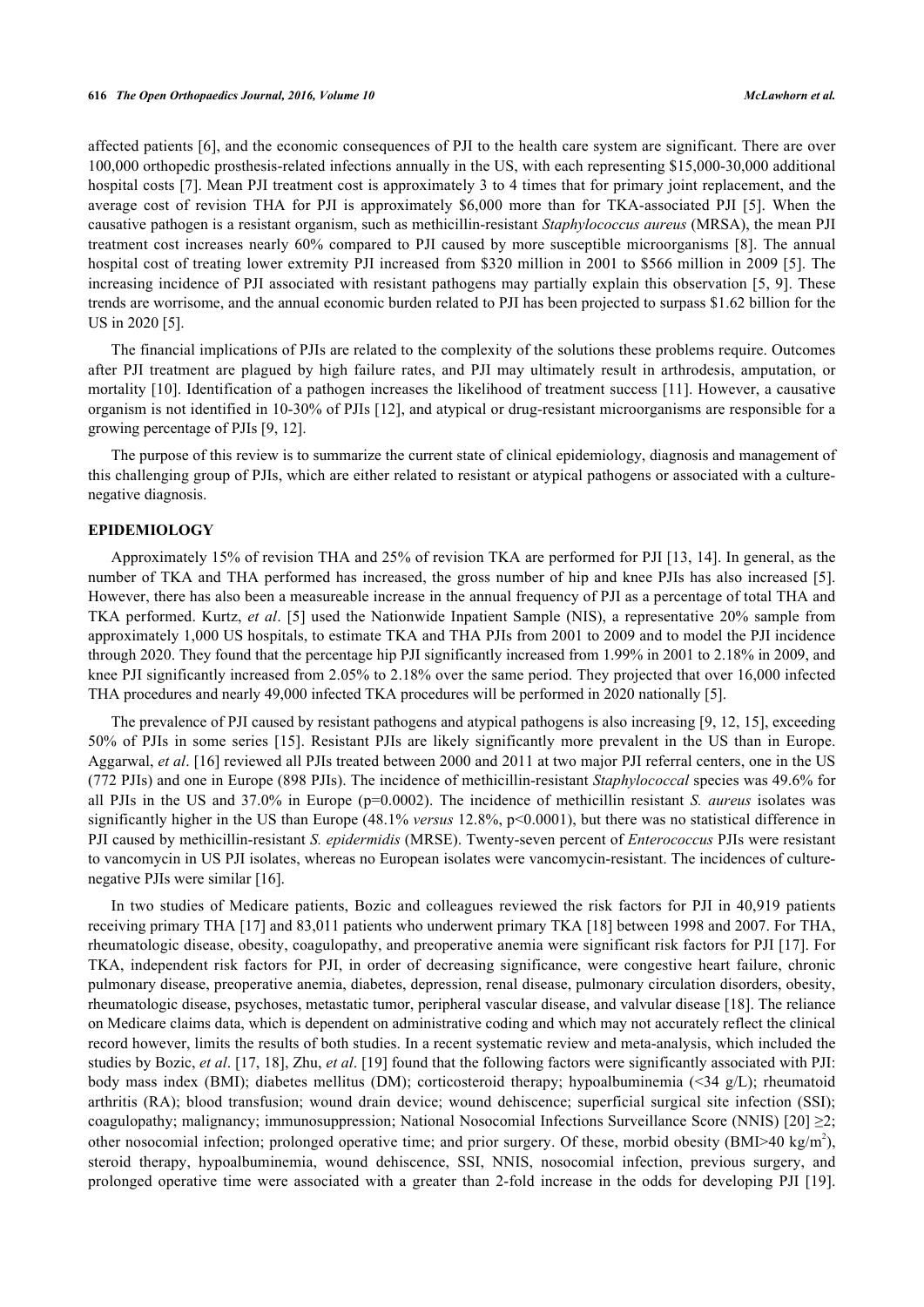Notably, cirrhosis, hypothyroidism, urinary tract infection (UTI), illicit drug abuse, alcohol abuse, ischemic heart disease and renal disease were not significantly associated with PJI [\[19](#page-11-9)], despite them being cited as risk factors in other studies [[21](#page-11-11) - [24\]](#page-11-12). Expert consensus strongly agrees that history of previous surgery, poorly controlled diabetes mellitus (glucose  $> 200$  mg/L or hemoglobin A1c  $> 7\%$ ), malnutrition, morbid obesity, active liver disease, chronic renal disease, excessive smoking (>1 pack per day), excessive alcohol consumption (>40 units per week), intravenous drug abuse, recent hospitalization, extended stay in a rehabilitation facility, male gender, diagnosis of post-traumatic arthritis, inflammatory arthropathy, and severe immunodeficiency are all risk factors for SSI and PJI [\[25](#page-11-13)].

Risk factors for PJI with resistant and atypical microorganisms include prior documented colonization or infection with the pathogen, institutionalization, renal dialysis, and health care vocation [[26](#page-11-14)]. Clinical consideration for atypical pathogens, such as echinococcus species, should be considered in patients presenting from endemic areas, and Mantoux testing should be performed for patients presenting from regions in which tuberculosis is common [[27\]](#page-11-15). Risk factors for specific organisms more commonly encountered are discussed below.

#### **MICROORGANISMS**

#### **Methicillin-resistant Staphylococcus Species**

<span id="page-2-0"></span>*Staphylococcus* species account for the majority of PJIs in the US and Europe [[16\]](#page-11-6). MRSA is typically a coagulasepositive *Staphylococcus* that accounts for nearly 10% of pathogens isolated from PJI in two, large referral centers in the US (Fig. **[1](#page-2-0)**) [[12,](#page-11-2) [16\]](#page-11-6). Methicillin resistance in coagulase positive *Staphylococcus* is more common in the US than in Europe[[16](#page-11-6)]. *S. epidermidis* is a coagulase-negative *Staphylococcus* species. PJI with coagulase-negative *Staphylococcus* is more common in Europe than in the US, although there is likely no difference in the frequency of methicillin-resistant isolates from PJI related to coagulase-negative *Staphylococcus* in these two geographies [[16\]](#page-11-6).



# **Frequency of Different PJI Pathogens** in the United States

Fig. (1). Bar graph depicting estimated pooled frequencies of isolated pathogens from 1,557 hip and knee PJI treated at two large orthopedic surgery referral centers in the United States [\[12](#page-11-2), [17\]](#page-11-7).

Historically, MRSA PJIs were nosocomial and primarily affected compromised hosts. Over the last two decades, community-acquired MRSA (CA-MRSA) infection has become increasingly common [[28](#page-11-16)]. Both hospital-acquired MRSA (HA-MRSA) and CA-MRSA have acquired one of six distinctive staphylococcal cassette chromosome mec (SCCmec) mobile genetic elements, which include the mecA gene coding for a modified penicillin binding protein 2a (PBP2a) that confers resistance to β-lactam antibiotics [[29](#page-11-17)]. MRSE also acquires β-lactam resistance through the mecA gene [[30](#page-12-0)]. All MRSA strains produce biofilm, which confers up to 100 times more antibiotic resistance than nonbiofilm-producing bacteria [\[31](#page-12-1)]. CA-MRSA strains also express Panton-Valentine leukocidin (PVL) and phenol-soluble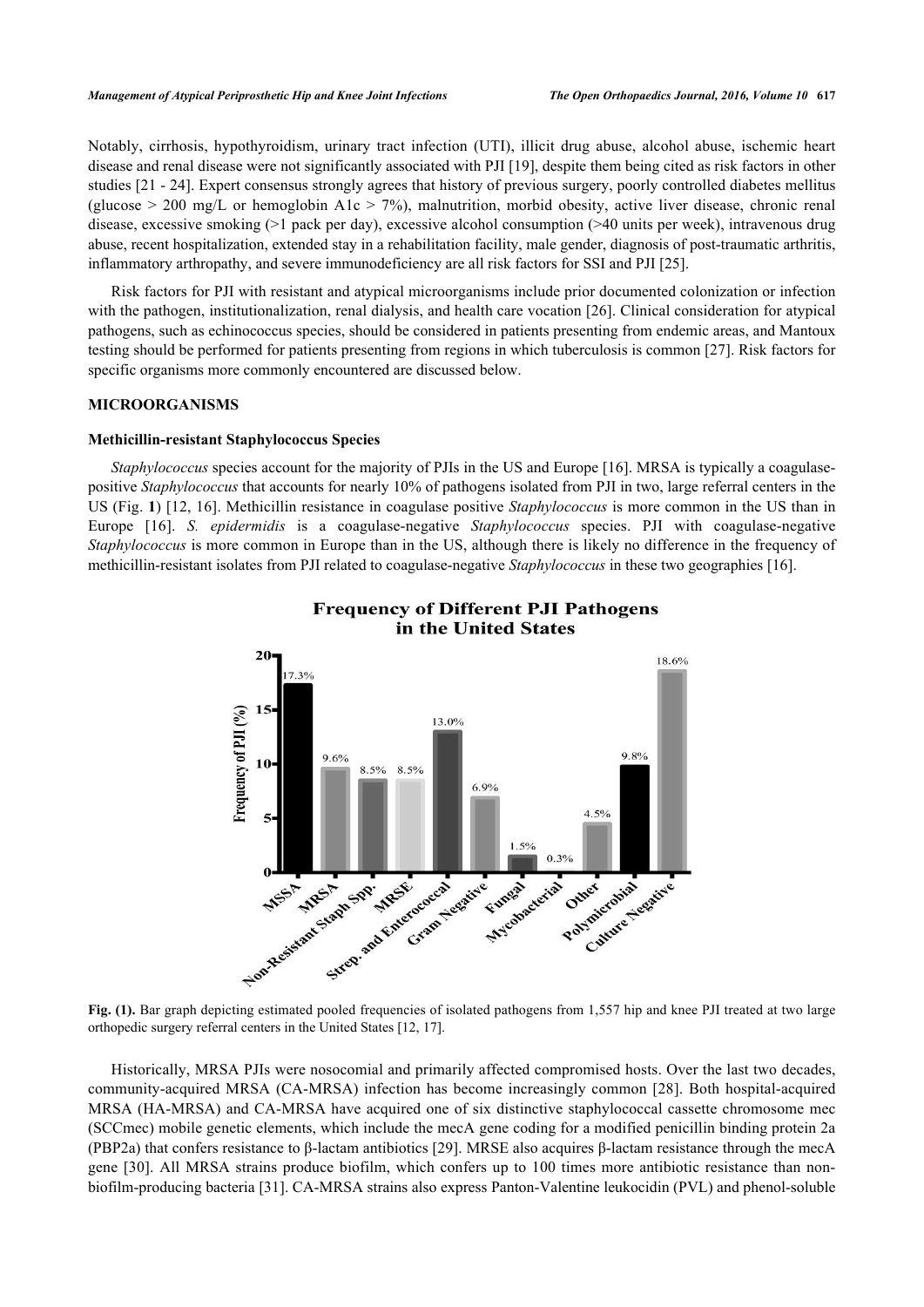modulins (PSMs) that increase their virulence and the destruction of leukocytes [\[32](#page-12-2), [33\]](#page-12-3). The USA300 strain accounts for more than 60% of CA-MRSA isolates in the US. The SCCmec IV element, which is smaller and more efficiently transferred between bacteria than other SCCmec elements, is characteristic of this strain [\[34](#page-12-4)]. Additional strains of *Staphylococci* have emerged with plasmids and other genetic mutations conferring resistance to rifampicin, linezolid, vancomycin and daptomycin [\[35](#page-12-5), [36](#page-12-6)].

PJI = periprosthetic joint infection; MSSA = methicillin-sensitive *Staphylococcus aureus*; MRSA = methicillinresistant *Staphylococcus aureus*; MRSE = methicillin-resistant *Staphylococcus epidermidis.*

#### *Enterococcus* **and** *Streptococcus*

*Enterococcus* species are Gram-positive organisms that comprise part of the commensal gut flora. Approximately 3-10% of PJIs are infected with *Enterococci* [[12](#page-11-2), [16](#page-11-6), [37,](#page-12-7) [38\]](#page-12-8), with THA being more commonly affected than TKA [[12](#page-11-2), [37\]](#page-12-7). *Enterococcal* PJI typically portends a poor outcome [\[37](#page-12-7), [38](#page-12-8)]. *E. faecalis* is the most frequently isolated species [\[37](#page-12-7)], and up to 33% of isolates are vancomycin resistant (VRE) [[38](#page-12-8)]. Tornero, *et al*. [\[37\]](#page-12-7) reviewed 203 *Enterococcal* PJIs from 18 European institutions from 1999 to 2012. Sixty three percent of PJIs affected hips, and in 89% the causative species was *E. faecalis*. Of note, in this series 54% of PJIs were polymicrobial [[37\]](#page-12-7).

Vancomycin is a glycopeptide antibiotic. *Enterococci* can exhibit several types of glycopeptide resistance through acquisition of genes influencing the enzymatic processing of peptidoglycan precursors [[39,](#page-12-9) [40\]](#page-12-10). High-level resistance is observed clinically in *E. faecalis and E. faecium*, with VanA, VanB, and VanD type resistance. Glycopeptide resistance is conferred through loss of a hydrogen bond at the glycopeptide binding site through a substitution of the N-acyl-D-Alanine-D-Alanine terminus of peptidoglycan precursors with acyl-D-Alanine-D-Lactate. This substitution lowers the affinity for vancomycin to its binding site by three orders of magnitude [[39](#page-12-9)]. VanC, VanE and VanG exhibit a different mechanism of resistance to vancomycin only, whereby the acyl-D-Alanine-D-Alanine terminus is replaced by D-Alanine-D-Serine. This substitution alters vancomycin affinity for its binding site by 6-fold secondary to the increased bulk of the hydroxymethyl group of serine compared to the methyl group of alanine [[40\]](#page-12-10).

There are numerous *Streptococcus* species, which are Gram-positive bacteria. Many of these represent commensal flora of the oropharynx and gut [\[41](#page-12-11)], and they rarely cause PJI. *S. viridans* is a common cause of transient bacteremia following dental procedures [\[12](#page-11-2)]. In one large series of PJI [[12](#page-11-2)], a statistically increased incidence of this species was observed in PJI between 1998 and 2011. Overall, *S. viridans* was the causative organism in 3.7% of PJI. Although there is controversy regarding antibiotic prophylaxis for dental procedures, the authors suggested that this practice deserves continued consideration given their results [[12\]](#page-11-2). When *S. Bovis* and other *Streptococcus* species usually found in the bowel are isolated from PJI, a lesion, such as carcinoma, in the alimentary tract should be suspected [\[42](#page-12-12)].

#### **Gram Negative Bacteria**

Gram-negative (GN) bacteria include organisms such as *Escherichia coli, Pseudomonas, Enterobacter, Proteus, Pasteurella, Serratia* and *Klebsiella* species. These bacteria represent the causative organism in approximately 4-7% of PJIs in large series [\[12](#page-11-2), [25](#page-11-13)], and their management is typically considered challenging [[43\]](#page-12-13). They appear to affect THA and TKA equally [[25\]](#page-11-13). Zmistowski, *et al*. [[43\]](#page-12-13) reviewed 31 patients with GN PJIs. Enteric organisms, including *E. coli*, were isolated in 30.2% of these cases, and *P aeruginosa* was isolated in 25.5%. Resistance to third generation cephalosporins was noted in 4 cultures (12.9%), ciprofloxacin in 4 cultures (12.9%), and gentamicin in one culture (3.2%) [\[43](#page-12-13)].

### **Mycobacteria**

Mycobacterium tuberculosis (TB) PJI represent approximately 0.3% of PJIs [[44](#page-12-14)], and PJIs with nontuberculous mycobacteria (NTM) species and *M. avium* complex (MAC) are limited to even rarer case reports, which have been reviewed by Marculescu, *et al*. [\[27](#page-11-15)]. TB spreads to TJA via hematogenous dissemination from distant disease foci or by local reactivation of latent TB. A recent systematic review identified only 15 cases affecting TKA from 1982 to 2012 [\[45](#page-12-15)]. The mean patient age was 70 years. Forty percent of patients had compromised immune systems, 20% had a history of TB infection, and one third had additional foci of active TB infection at the time of PJI diagnosis [[45](#page-12-15)]. A similar profile exists for THA PJI associated with TB [\[46](#page-12-16)].

#### **Fungi**

Fungal PJIs represent approximately 1% of all PJIs [[47\]](#page-12-17). Molds, yeasts, or dimorphic fungi are part of the fungi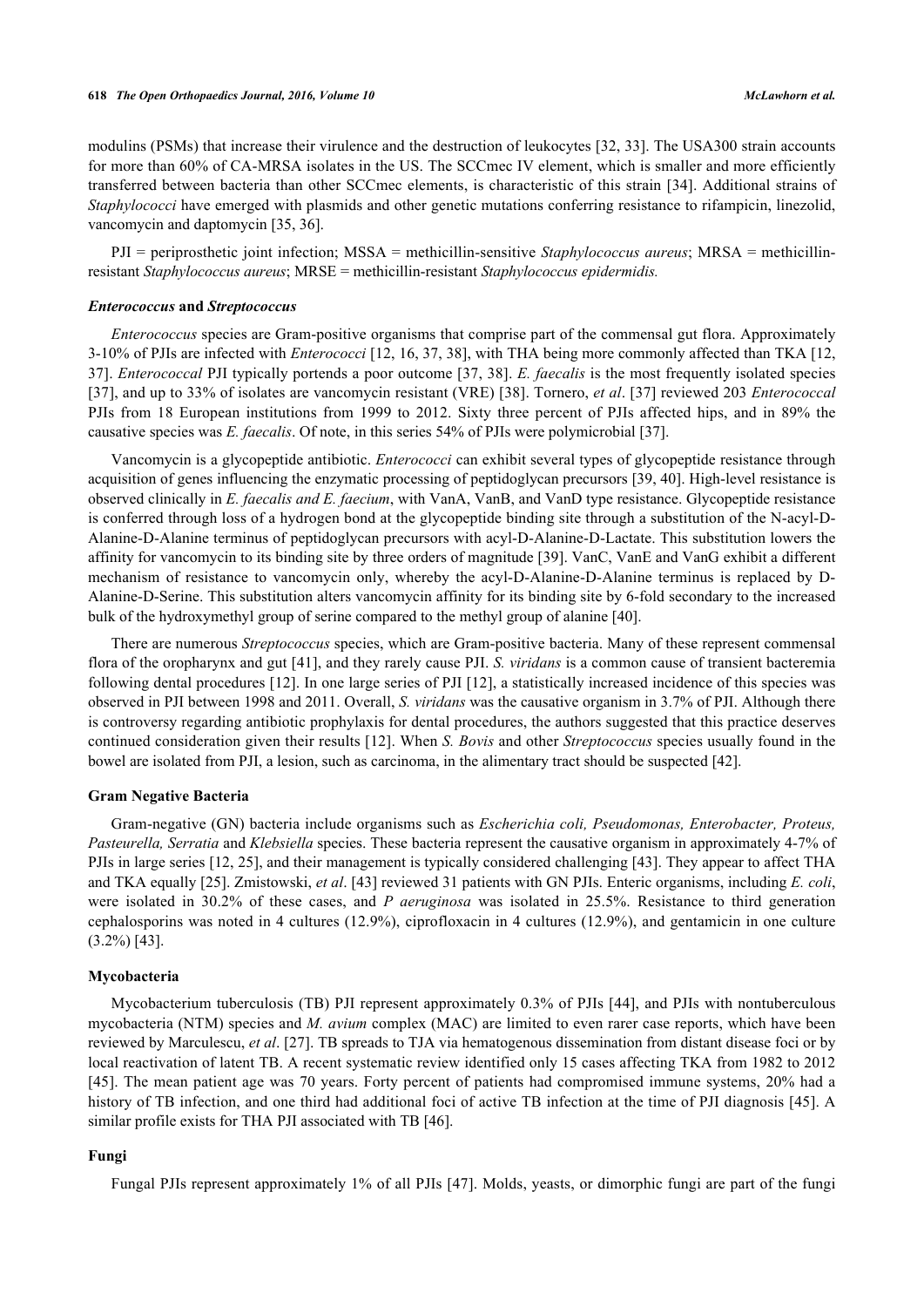kingdom. Hyphae are characteristic of multicellular molds. In contrast, yeasts are single cells, and dimorphic fungi can exist as molds or yeast [[48](#page-12-18)]. Isolation of fungi from tissues or joint aspirations in symptomatic patients is diagnostic for fungal PJI. Biofilm formation is a critical virulence factor for fungi. *Candida albicans*, the most commonly isolated species from fungal PJI, produces larger and more complex biofilms compared to other *Candida* species, and biofilm facilitates rapid antifungal resistance [\[49](#page-13-0)].

Nearly half of published cases of fungal PJI affecting TKA are in patients with DM or prior PJI with prolonged antibiotic therapy[[50\]](#page-13-1). Additionally, immunosuppression, malignancy, drug abuse, prolonged use of antibiotics, presence of indwelling catheters, malnutrition, RA, history of multiple abdominal surgeries, severe burns, and TB are all risk factors for fungal PJI [\[50](#page-13-1), [51](#page-13-2)]. Up to 82% of affected patients have at least one of these risk factors [[51\]](#page-13-2).

#### **Culture-negative PJI**

Isolating the offending microorganism is paramount for PJI treatment success [[11](#page-11-1)]. However, a significant number of culture-negative PJI continue to vex clinicians and patients. Aggarwal, *et al*. [[16\]](#page-11-6) found that culture-negative PJIs accounted for 15.8% of US cases and 16.1% of European cases, and a high percentage of culture-negative PJIs have been reported in other published series [[11,](#page-11-1) [12](#page-11-2), [52\]](#page-13-3). For example, in a retrospective review of 785 PJIs treated with 2 stage exchange arthroplasty over a 14-year period at a single institution, Bjerke-Kroll, *et al*. [\[12](#page-11-2)] found that 21.3% of cases were culture-negative. Using current standards for defining PJI, culture-negative cases can exceed 30% [\[52\]](#page-13-3). There are several potential reasons for the prevalence of culture-negative PJI: preemptive antimicrobial therapy, and inadequate culture techniques and protocols.

Perhaps the most common cause of culture-negative PJI is administration of antibiotics prior to obtaining fluid or tissue samples from the affected joint [\[53](#page-13-4) - [55](#page-13-5)]. Berbari *et al*. [[63\]](#page-13-6) found that 53% of patients with culture-negative PJI received antibiotics prior to fluid or tissue cultures. Culture yields can be improved, if antimicrobial therapy can be safely held at least two weeks before surgical intervention or aspiration [\[54](#page-13-7), [55](#page-13-5)]. Furthermore, preemptive antibiotic administration prior to making a definitive PJI diagnosis potentially alters the synovial fluid leukocyte count and differential, further complicating and potentially delaying appropriate treatment[[53](#page-13-4)]. Therefore, the American Academy of Orthopaedic Surgeons (AAOS) Clinical Practice Guideline on the Diagnosis of PJIs of the Hip and Knee strongly recommends against preemptive initiation of antibiotics in patients with suspected PJI for whom definitive diagnostic tests have not been performed, and they recommend withholding antimicrobial therapies for at least two weeks before obtaining joint cultures [[56\]](#page-13-8).

Inadequate culture techniques and protocols may fail to isolate the causative pathogen. First, inappropriate sampling and processing techniques can impede culture yields. Bacteriostatic agents, such as local anesthetics and saline, should not be used prior to obtaining fluid or tissue samples [\[57\]](#page-13-9), and specimens should be transferred and processed immediately in the microbiology lab[[58\]](#page-13-10). Use of aerobic and anaerobic blood culture flasks can improve culture sensitivity, specificity, and positive and negative predictive values [\[59](#page-13-11)]. Second, atypical organisms, such as fungi and mycobacteria, require specialized growth media [\[60\]](#page-13-12), and fastidious organisms, like *Propionibacterium acnes* (*P. acnes*), require incubation up to 21-days for isolation [[61](#page-13-13)]. Third, traditional culture techniques are less effective in the setting of chronic *versus* acute infection [[59\]](#page-13-11), because organisms may produce and become encapsulated in biofilm and traditional culture techniques rely on isolation of free-floating (*i.e.*, planktonic) organisms[[57](#page-13-9)]. Sonication of the explanted prosthesis is a method of biofilm disruption which improves culture yields, but it is not broadly utilized [[54\]](#page-13-7).

#### **DIAGNOSIS**

Diagnosis of PJI can be challenging and relies on a detailed history and physical examination along with radiographic review and serological tests [[62](#page-13-14), [63](#page-13-6)]. The index of suspicion for PJI is elevated in patients presenting with a painful or stiff TJA who report a history of recent bacteremia, prior SSI or draining wound, multiple operations on the same joint, prior PJI, and comorbidities increasing their odds for PJI. Wound dehiscence, joint swelling, erythema and warmth are exam findings suggestive of PJI [[63\]](#page-13-6), while sinus tracts are diagnostic [[64\]](#page-13-15). Radiographs are typically unremarkable [[65\]](#page-13-16), but fungal PJIs frequently present with radiographic signs of loosening [[51\]](#page-13-2). Additionally, loosening or osteolysis within 5 years of a primary TJA and subperiosteal elevation are suggestive of infection on plain radiographs [[89](#page-15-0)]. Routine nuclear scintigraphy and axial imaging are not recommended [[63](#page-13-6)]. Bone scans are non-specific for failure mechanisms of TJA [[66\]](#page-13-17). For experienced radiologists, magnetic resonance imaging (MRI) with scan sequences suppressing metal artifact can identify soft tissue collections and sinus tracts. Characteristically, the synovium around PJI is hyperintense and lamellated, and there is edema in the extra-articular soft tissues [[67\]](#page-13-18).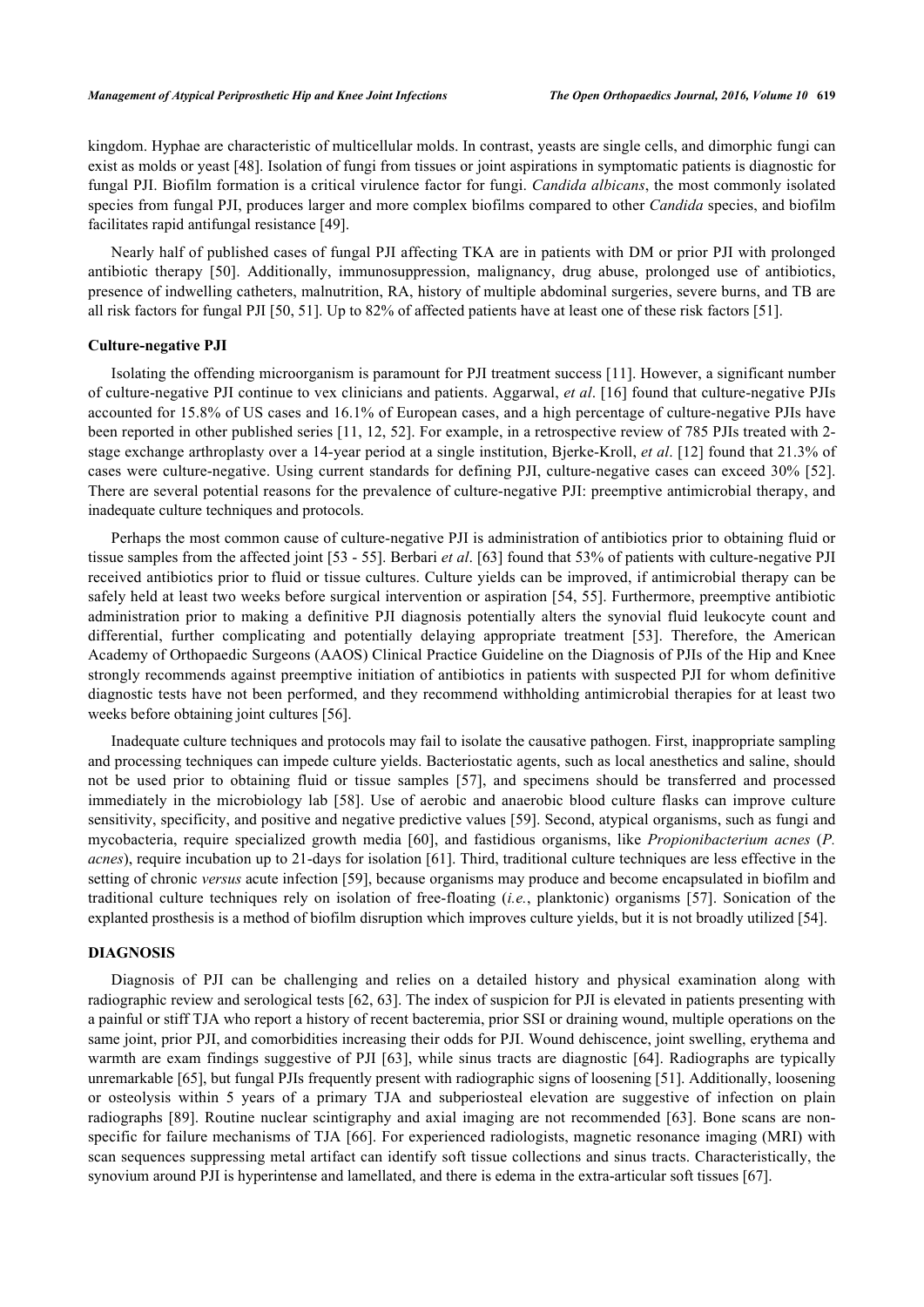Gram stain [\[68\]](#page-13-19) and serum leukocyte counts [[69\]](#page-13-20) have poor diagnostic reliability for PJI. Therefore, most studies have focused on defining diagnostic thresholds for nonspecific, broadly available laboratory tests: erythrocyte sedimentation rate (ESR), serum C-reactive protein (CRP) level, and synovial fluid white blood cell (WBC) count and differential [\[70,](#page-14-0) [71](#page-14-1)]. To assist mitigating some of the uncertainty regarding the definition of PJI, the Musculoskeletal Infection Society (MSIS) issued a consensus statement, to define PJI for research and also clinical practice [[64\]](#page-13-15). The MSIS definition is based on major and minor criteria to identify PJI (Table **[1](#page-5-0)**). Any major criterion or co-presentation of any 4 of the minor criteria satisfies the PJI definition.

|  |  |  | Table 1. MSIS workgroup standard definition for periprosthetic joint infection*. |  |
|--|--|--|----------------------------------------------------------------------------------|--|
|  |  |  |                                                                                  |  |

<span id="page-5-0"></span>

| 1. A sinus tract communicating with the prosthesis                                                                                                     |  |  |  |
|--------------------------------------------------------------------------------------------------------------------------------------------------------|--|--|--|
| 2. A pathogen isolated on culture of 2 separate tissue or fluid samples obtained from the affected prosthetic joint                                    |  |  |  |
| 3.4 of the following 6 minor criteria:                                                                                                                 |  |  |  |
| Elevated ESR and CRP                                                                                                                                   |  |  |  |
| Elevated synovial fluid leukocyte count                                                                                                                |  |  |  |
| Elevated synovial fluid neutrophil percentage                                                                                                          |  |  |  |
| Purulence in the affected joint                                                                                                                        |  |  |  |
| Isolation of a microorganism in 1 periprosthetic tissue or fluid culture                                                                               |  |  |  |
| $>5$ neutrophils per high-powered field in 5 high-power fields observed on histological analysis of periprosthetic tissue at $400\times$ magnification |  |  |  |
| *One of the three criteria $(1, 2, \text{or } 3)$ must be met for diagnosis of periprosthetic joint infection.                                         |  |  |  |

MSIS = Musculoskeletal Infection Society

These criteria may be best applied to TJA performed more than 6 weeks after surgery [[63\]](#page-13-6), as different thresholds for serum ESR, serum CRP, and synovial leukocyte count and differential are required in the acute postoperative period [\[63](#page-13-6), [72,](#page-14-2) [73](#page-14-3)]. ESR likely has limited utility in the acute postoperative period [\[72\]](#page-14-2). Bedair, *et al*. [\[72\]](#page-14-2) and Yi, *et al*. [\[73](#page-14-3)] defined the optimal cut-off values for serum CRP and synovial WBC count and differential in the acute postoperative period for TKA and THA, respectively (Table **[2](#page-5-1)**).

<span id="page-5-1"></span>

|  |  | Table 2. Laboratory threshold values for acute periprosthetic joint infection of the knee and hip. |  |  |
|--|--|----------------------------------------------------------------------------------------------------|--|--|
|--|--|----------------------------------------------------------------------------------------------------|--|--|

|                                                                                                                   | TKA    | THA    |  |  |
|-------------------------------------------------------------------------------------------------------------------|--------|--------|--|--|
| $Serum$ CRP $(mg/L)$                                                                                              |        |        |  |  |
| Synovial Leukocyte Count (cells/ $\mu$ L)                                                                         | 27,800 | 12.800 |  |  |
| Synovial PMN Cells (%)<br>89                                                                                      |        |        |  |  |
| $TKA = total$ knee arthroplasty; THA = total hip arthroplasty; CRP = C-reactive protein; PMN = polymorphonuclear. |        |        |  |  |

Additionally, serum 1,3 β-D-glucan test for *Candida* species may prove useful for diagnosis and monitoring treatment for candidal PJI [\[74](#page-14-4)].

Histologic analyses are invasive, and their use should probably be limited to tissue samples obtained intraoperatively or to biopsy specimens from patients with a high pretest probability of infection. These assessments have diagnostic value, however. In a recent systematic review and meta-analysis, Tsaras, *et al*. [\[75](#page-14-5)] identified 26 studies reporting results for 3,269 patients receiving revision THA and TKA. Nearly a quarter of patients had confirmed PJI. The purpose of the study was to determine the utility of intraoperative frozen section analysis for distinguishing between patients with confirmed PJI and those revised for aseptic failure. The authors found that intraoperative frozen section analysis had a very good pooled positive likelihood ratio (12.0, 95% confidence interval [CI], 8.4-17.2), and moderate accuracy, with a pooled negative likelihood ratio of 0.23 (95% CI, 0.15-0.35). The optimal threshold concentration of polymorphonuclear leukocytes (PMN) per high-powered field (HPF) for diagnosing PJI using histologic analysis is controversial, and this study was unable to detect a significant difference between the diagnostic accuracy of 5 or 10 PMNs/HPF [[75\]](#page-14-5).

Multiple positive cultures are most confirmatory for PJI. The AAOS Clinical Practice Guideline strongly advises preoperative aspiration for culture, along with multiple intraoperative cultures from synovial fluid and tissue [[56\]](#page-13-8). If a negative preoperative aspiration is obtained in the setting of elevated synovial and serum markers suggestive of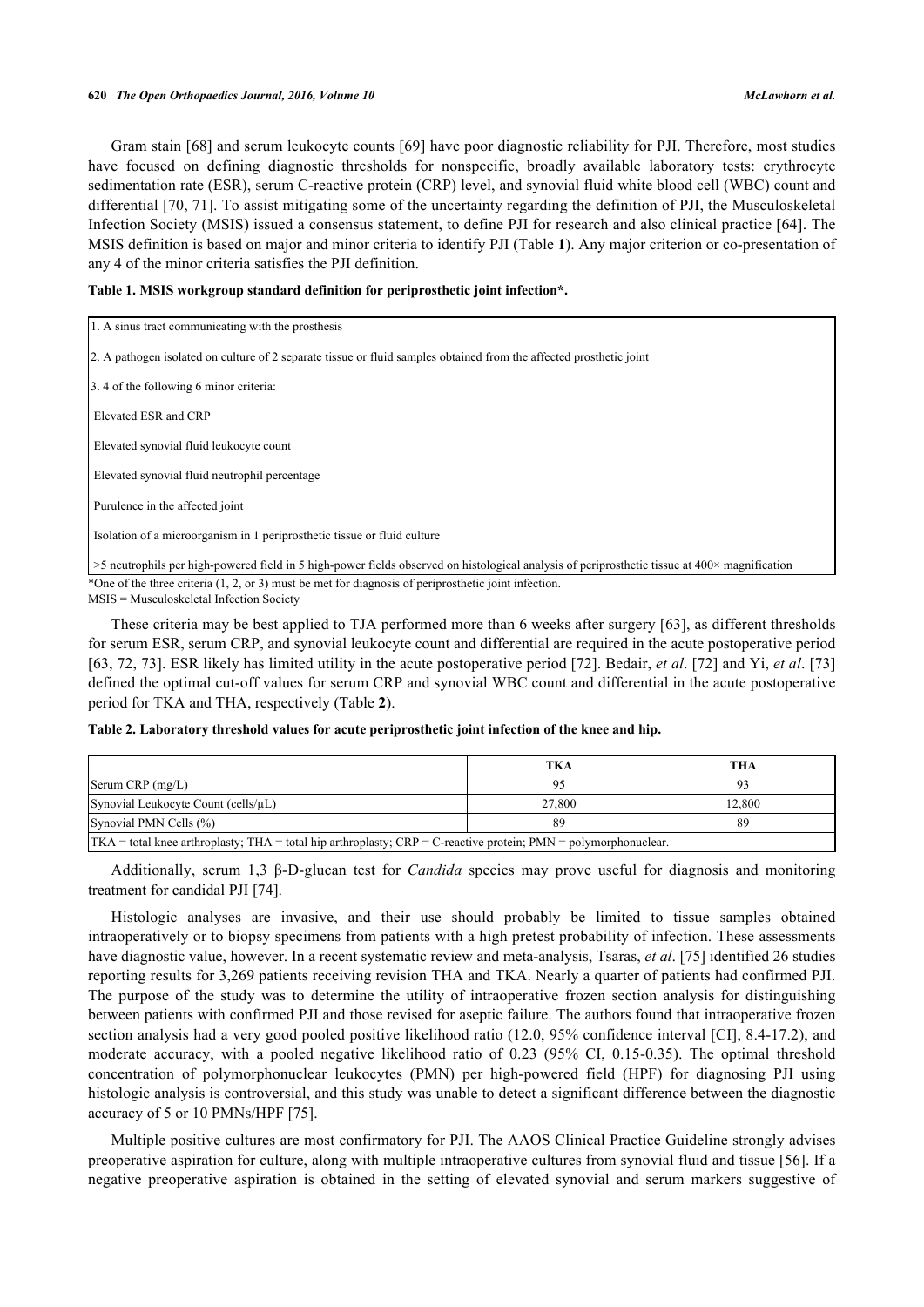infection, repeat aspiration should be performed prior to surgery or initiation of antimicrobial treatment [[57](#page-13-9)]. Two to three joint aspirations may be necessary to detect fungal PJI [[50](#page-13-1)]. Intraoperatively, synovial fluid and tissue should be cultured directly, and the use of swabs is discouraged [\[59](#page-13-11)]. Expert opinion suggests meticulous soft tissue handling and systematic selection of tissue samples, to prevent false-positive cultures and to improve culture yields, respectively [[63\]](#page-13-6). Tissue should be dissected sharply from the intramedullary canal and implant-bone interfaces, and specimens should be directly transferred into appropriate culture containers with clean instruments [[63](#page-13-6)]. Atkins, *et al*. [\[76\]](#page-14-6) found that 5 or 6 periprosthetic samples should be collected to maximize the sensitivity and specificity of tissue culture. Blood culture flasks should be used for synovial fluid [\[59](#page-13-11)], and specialized media are required for suspected atypical infections, such as Lowenstein-Jensen media for mycobacteria [[77\]](#page-14-7) or Sabouraud's dextrose agar for fungi [\[48](#page-12-18)]. If preoperative cultures are negative or if *P. acnes*, fungi or mycobacterium are suspected, prolonged culture incubation for 14 to 21 days should be considered [[78\]](#page-14-8). Cultures for mycobacterium and fungi should not be routine, since that practice is not costeffective [\[79\]](#page-14-9). If available, sonication of the retrieved prosthesis can retrieve viable microorganisms from biofilm and improve the sensitivity of cultures [\[54](#page-13-7)].

Culture and histology data, on which the MSIS definition partially relies, are not immediately available in the clinic, where the diagnosis may be ambiguous. The absence of less invasive, sensitive, specific and expeditious diagnostic tests for PJI has in large part stimulated interest in molecular diagnostics[[52](#page-13-3), [80](#page-14-10)]. Synovial fluid biomarkers include inflammatory cytokines and host antimicrobial proteins expressed in response to pathogens [[80](#page-14-10)]. Leukocyte esterase strips are simple, inexpensive and widely available. In one study, using positive cultures as the reference standard, this test had sensitivity and specificity of 93.3% and 77.0%, respectively [\[81](#page-14-11)]. However, interpretation of the test result can be subjective, and in 29.2% of samples blood or debris prevented discrimination between positive and negative results [\[81](#page-14-11)]. A novel antimicrobial peptide test for human α-defensin has displayed promising results for diagnosing PJI [[52](#page-13-3), [66\]](#page-13-17), and it outperformed the leukocyte esterase test based on its sensitivity, although both exhibited near-perfect specificity for PJI in one study [[82](#page-14-12)]. α-defensin is produced by neutrophils as part of the innate immune system and disrupts pathogen cell membranes causing their death [\[83](#page-14-13)]. Deirmengian, *et al*. [[52](#page-13-3)] prospectively evaluated synovial fluid aspirates for CRP and α-defensin from 112 patients without PJI and from 37 patients meeting the MSIS definition for PJI. Thresholds for positive tests were  $>3.0$  mg/L for synovial CRP and  $>1.0$  signal-to-cutoff ratio for  $\alpha$ -defensin. The combination of the two tests demonstrated a sensitivity of 97% and specificity of 100% for PJI. Synovial αdefensin alone had a sensitivity and specificity of 97% and 96%, respectively. Results were not influenced by concurrent antibiotic therapy or presence of systemic inflammatory disease. Of note, 35% of cases classified as PJI were culture-negative, suggesting that the  $\alpha$ -defensin test may have particular diagnostic benefit in these cases. The one falsenegative result which affected sensitivity of the test was attributable to a patient classified as having PJI, although the patient displayed only 3 of 6 minor MSIS criteria and no major criteria. No histology was available for review for this patient, and the patient was treated with a 2-stage exchange arthroplasty [[52\]](#page-13-3). Importantly, α-defensin appears to be a reliable test regardless of the organism, its virulence, or the joint affected [[84\]](#page-14-14).

The major limitation of biomarkers is their inability to specify the causative pathogen or its antimicrobial sensitivities. Genetically based diagnostic tests, such as polymerase chain reaction (PCR) technology, can potentially identify organism species [\[85](#page-14-15), [86](#page-14-16)] and detect genetic elements conferring antimicrobial resistance, such as the mecA gene [[87](#page-14-17)]. Jacovides, *et al*. [\[88](#page-14-18)] also demonstrated the value of PCR-based testing for culture-negative cases. Multiple PCR-based techniques are available that use primers for DNA, ribosomal RNA, and messenger RNA [\[85](#page-14-15) - [88\]](#page-14-18). Currently, these techniques are not commonly used in the clinical setting because of their cost and high false-positive rates [[88\]](#page-14-18). At this time, consensus opinion recommends nucleic acid-based testing as a diagnostic tool of last resort, when there remains a significant clinical concern for PJI but other confirmatory tests are inconclusive [\[63](#page-13-6)].

# **MANAGEMENT**

The optimal management for PJI is prevention. Several recent reviews have highlighted the importance of preoperative medical optimization[[89](#page-15-0)], appropriate surgical attire and draping [\[26](#page-11-14), [90](#page-15-1)], appropriate selection and timing of perioperative prophylactic antibiotics[[26](#page-11-14)], optimizing blood management protocols to limit allogeneic transfusion[[21\]](#page-11-11), and implementation of prudent anticoagulant guidelines [\[26](#page-11-14)]. Preoperative screening and decolonization for nasal MRSA was reviewed by Goyal, *et al*. [\[91](#page-15-2)]. Although it remains a controversial topic and there is recent strong consensus against universal screening and decolonization of all patients undergoing TJA [[25\]](#page-11-13), available evidence suggests that screening (particularly with cultures *versus* PCR testing), decolonization with intranasal mupirocin and chlorhexidine soap baths, and perioperative vancomycin for MRSA-positive patients is likely a costeffective paradigm to prevent MRSA PJI [[91\]](#page-15-2). Additionally, novel implants that have surface treatments minimizing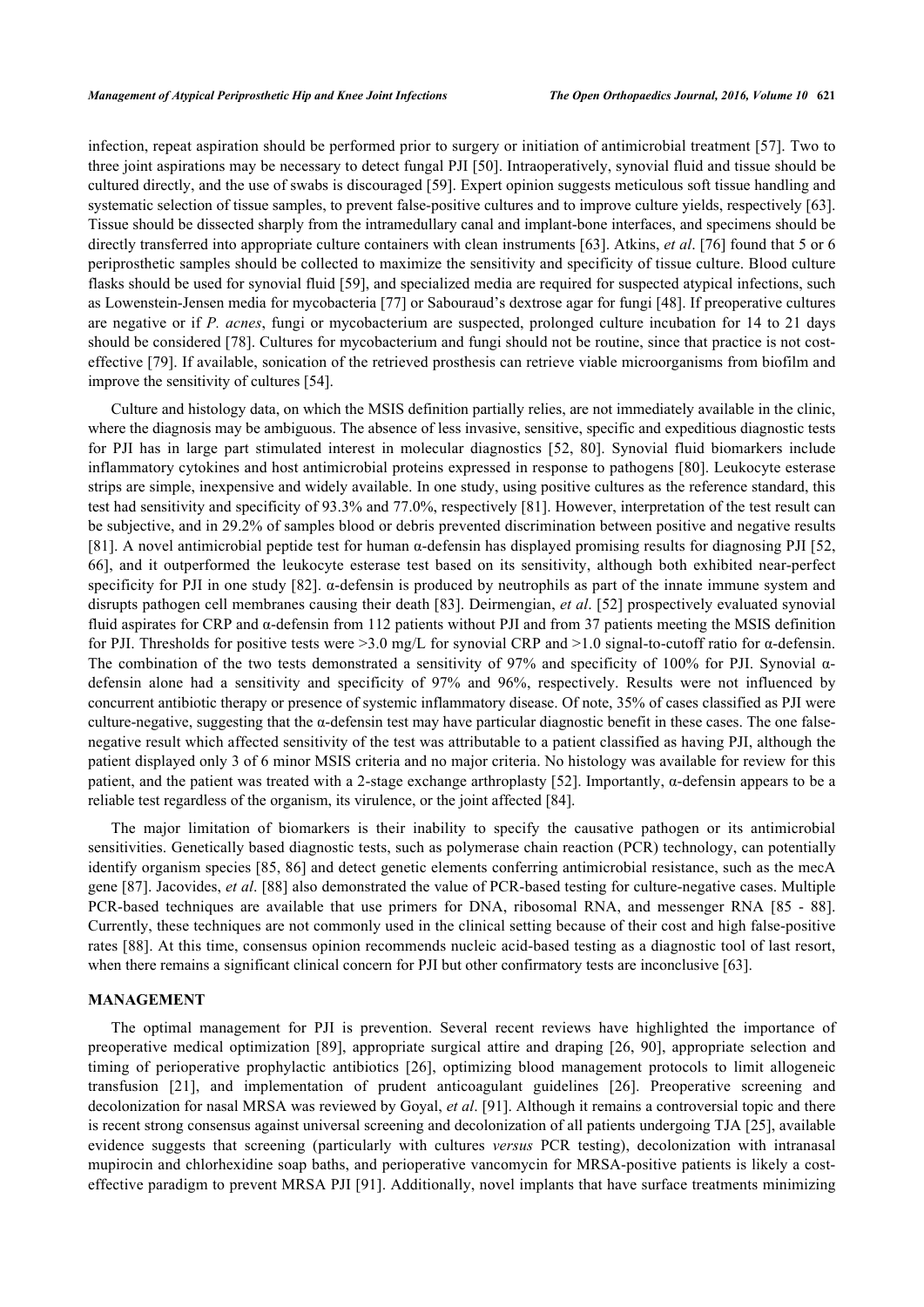microbial adhesion are on the horizon, preventing biofilm formation, and exhibiting bacteriocidal properties [[92\]](#page-15-3).

Once diagnosed, the treatment of PJI due to resistant organisms is the same as that for sensitive organisms. However, particular consideration should be given to obtaining consultation with an infectious disease specialist, when faced with PJI associated with resistant microbes, atypical organisms, or culture-negative results. In general, surgical strategies are distinguished by retention or exchange of the prosthesis and by whether or not the definitive reconstruction is immediate or delayed. When the primary prosthesis is retained, an irrigation and debridement with or without exchange of modular components is performed. For exchange arthroplasty, revision prosthesis is implanted, as part of a single-stage approach with a thorough irrigation and debridement, or it is delayed, as part of a two-stage strategy. For two-stage exchange, all prosthetic components are explanted and a temporary antibiotic spacer is implanted. After a period of systemic antibiotic treatment, the second stage is performed, in which the spacer is removed and a definitive revision reconstruction is performed. Commonly, systemic therapy is continued until clinical signs of infection remit, serum markers normalize, and aspiration cultures taken at least two weeks after cessation of antimicrobial administration are negative. If cultures or serology remain positive, the spacer should be exchanged and systemic therapy repeated in consultation with an infectious disease specialist.

Two-stage exchange arthroplasty remains the treatment standard for chronic PJI, and published success rates range between 65% and 98% [[93](#page-15-4) - [95\]](#page-15-5). Few studies have specifically analyzed the two-stage approach for PJI with resistant organisms, but the published success rates in these reports range from 48% to 89% [[96](#page-15-6) - [103](#page-15-7)]. If available, preoperative cultures and their susceptibilities should guide antibiotic choice for cement spacers [\[104\]](#page-15-8). There is no difference in reinfection rates for static *versus* articulating antimicrobial spacers for PJI of the knee, but range of motion is significantly better after final reconstruction for patients treated with articulating spacers [\[105\]](#page-15-9). If there is severe bone or soft tissue insufficiency leading to instability, static spacers may be preferred [[106\]](#page-15-10).

Proponents of single-stage and prosthesis retention strategies argue that two-stage exchange is associated with increased morbidity and mortality, and costs exceed those of a one-stage approach [[107](#page-15-11)]. They contend that success for single-stage treatment is dependent on the thoroughness of the debridement, and experienced centers report re-infection rates that are comparable with those published for two-stage exchange [\[107](#page-15-11), [108](#page-15-12)]. However, expert consensus recommends restricting prosthesis retention strategies to acute infections, since evidence for this approach in other clinical scenarios is limited [\[109](#page-15-13) - [113\]](#page-16-0). Evidence potentially supporting prosthesis retention for resistant PJI is scant and heterogeneous [[108,](#page-15-12) [114](#page-16-1) - [117](#page-16-2)]. For MRSA PJI this approach is associated with a high rate of failure [[97,](#page-15-14) [112,](#page-16-3) [118](#page-16-4), [119\]](#page-16-5), suggesting that MRSA may represent a contraindication to prosthetic retention. Furthermore, consensus of the International Consensus Meeting on PJI advises against single-stage irrigation and debridement for PJI associated with resistant organisms, and it maintains that a two-stage approach should be used to treat PJI with these pathogens [\[120](#page-16-6)].

High-level evidence guiding route and duration of systemic therapy does not exist. Perioperatively, prophylactic antibiotics do not necessarily affect culture yields with contemporary techniques [[121](#page-16-7)]. AAOS Guidelines suggest that preoperative antibiotics should only be held for patients in whom there is an elevated suspicion for PJI (*e.g.*, elevated serum and/or synovial markers) and no organism has been isolated from repeated preoperative aspirations [[56\]](#page-13-8). There is strong consensus that postoperative antimicrobial treatment should be tailored according to susceptibility results from cultures of isolated organisms, and intravenous agents should be used initially in order to achieve a minimum inhibitory concentration of antibiotics rapidly [[122](#page-16-8)]. The duration of antibiotics should be at least 2 weeks and more typically 6 to 12 weeks [[122](#page-16-8)]. Westrich, *et al*. [[106\]](#page-15-10) found that 91.2% of resistant PJIs could be eradicated with 2-stage exchange arthroplasty, antibiotic-loaded bone cement spacers, and 6 weeks of targeted systemic antimicrobial therapy, following a strict intravenous antibiotic regimen that maintains a post-peak serum bacterial titer (SBT) of 1:8. The SBT strategy maintains a minimum antimicrobial potency systemically, which is believed to be critical for the consistent results observed with this approach [\[106](#page-15-10), [123](#page-16-9)].

Debridement, antibiotic and implant retention has excellent results for non-resistant *Streptococcal* PJI, with 100% success in one series of 14 cases [\[124](#page-16-10)]. However, prosthesis retention has been significantly associated with treatment failure of *Enterococcal* PJIs, particularly if they present greater than 2 years after the index arthroplasty [\[37](#page-12-7)]. Therefore, 2-stage exchange arthroplasty is the recommended surgical management for these PJIs. Additionally, diagnosis of *Enterococcal* PJI within two years of primary surgery, the presence of any comorbidity, associated polymicrobial infection, infection with *E. faecium* (*versus E. faecalis*), fever and elevated serum leukocyte count (>10,000 cells/mm<sup>3</sup>) at presentation are significantly associated with treatment failure [[37\]](#page-12-7). Tornero, *et al*. [\[37](#page-12-7)] did not present susceptibility data for *Enterococci* in their large series of PJI with these organisms, but addition of rifampin in combination with other antibiotics was associated with treatment success in acute *Enterococcal* PJIs treated with either debridement or two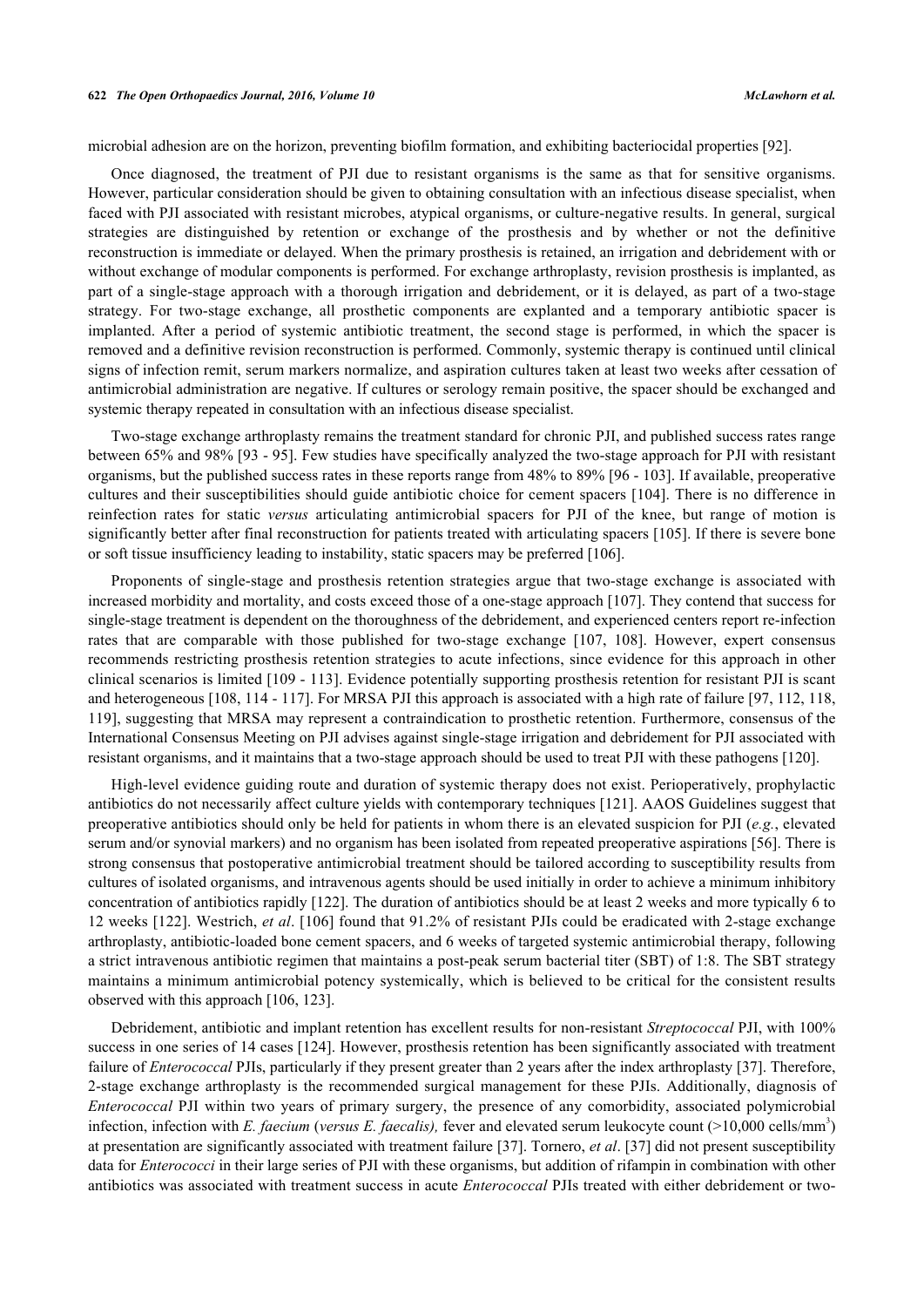stage exchange arthroplasty. Vancomycin, linezolid, ampicillin, and daptomycin were all used as first-line agents in this series [[37](#page-12-7)]. Ampicillin or vancomycin is usually adequate for non-resistant *Enterococcal* PJI [[38](#page-12-8)]. For late PJI treated with 2-stage exchange, the treatment success is up to 92-94% [[37,](#page-12-7) [125\]](#page-16-11). Treatment of PJI presenting at earlier time points and with other surgical approaches may have failure rates of at least 50% [[37\]](#page-12-7). Results from Rasouli, *et al*. [\[38](#page-12-8)] support that implant retention for *Enterococcal* PJI has a failure rate in excess of 70%.

Ries [[126](#page-16-12)] reported the first two TKA PJI cases with VRE. Both patients failed reconstruction and eventually had serial open debridements. One patient was managed definitively with resection arthroplasty and the other with knee arthrodesis, which required multiple procedures [[126](#page-16-12)]. Rasouli, *et al*. [\[38](#page-12-8)] published a series of *Enterococcal* PJIs including 12 cases of VRE PJIs. Fifty eight percent of cases were THAs. Systemic therapy with linezolid or daptomycin was used for four to six weeks. Overall, 66.7% required at least one reoperation for definitive management. Three patients were managed with initial irrigation and debridement, all of whom failed this treatment, and two patients required eventual resection arthroplasty and one required fusion. Two patients were managed with resection arthroplasty initially and one of these required above knee amputation for definitive management. Two patients were managed with one-stage exchange arthroplasty; one was successful and the other required subsequent irrigation and debridement. Five patients were treated with two-stage exchange initially. Two of these were successful. One required repeat 2-stage exchange, one required resection, and one required a spacer exchange prior to definitive reconstruction [\[38](#page-12-8)]. This series highlights the therapeutic challenges VRE poses.

Eradication of Gram-negative PJIs can be difficult [\[43,](#page-12-13) [127\]](#page-16-13). Zmistowski, *et al*.[[43\]](#page-12-13) and Hsieh, *et al*.[[127](#page-16-13)] reviewed two of the largest series of GN PJIs, comprising 31 and 53 cases, respectively. In the former study [\[43\]](#page-12-13), all patients received at least 6 weeks of intravenous antibiotics directed at the susceptibility of the isolated organism, regardless of surgical management. Seventy percent of acute PJIs treated with irrigation and debridement achieved treatment success, and 75% of chronic PJIs and patients failing irrigation and debridement for acute PJI who completed 2-stage exchange arthroplasty achieved treatment success. The overall success rate for planned 2-stage exchange was 52.2%, as 7 patients did not undergo reimplantation [[43](#page-12-13)]. Hsieh, *et al*. [\[127\]](#page-16-13) reported that only 27% of GN PJIs were successfully managed with a prostheses retention approach, and the overall success rate of 2-stage exchange was 69%. Across the two series, eradication of GN organisms and joint reconstruction was accomplished in 61.2% [[43\]](#page-12-13) and 53.5% [\[127](#page-16-13)] of cases.

No high level evidence exists regarding the optimal treatment of mycobacterial PJIs. For TKAs infected with TB, nearly 90% of cases receive surgical intervention along with systemic anti-tuberculosis medications (ATM), and 80% of patients achieve a satisfactory, disease-free outcome [\[45](#page-12-15)]. Since TB is planktonic and does not form a biofilm, it is more susceptible to systemic ATM and prosthetic retention is possible, provided it is well fixed and there is no evidence of bone destruction. The Infectious Diseases Society of America (IDSA) guidelines [\[128\]](#page-16-14) recommend 6 to 9 months of ATM using 3 to 4 drugs, including 2 months of isoniazid (INH), rifampin (RMP), pyrazinamide (PZA), and optional ethambutol (EMB) provided susceptibility to INH, RMP and PZA. The first two months of treatment are followed by 4 to 7 months of INH and RMF. Rapidly growing NTM, such as *M. fortuitum and M. chelonae*, are usually resistant to INH, RMP and EMB, and susceptibility testing should be performed against amikacin, cefoxitin, clarythromycin, doxycycline, imipenem, sulfonamides, fluoroquinolones, tobramycin (*M. chelonae* only), and linezolid [[27\]](#page-11-15). For *M. fortuitum*, antimicrobial resistance can develop during treatment, despite use of multidrug regimens, and repeat susceptibility testing should be considered, especially if there is concern for treatment failure [[27\]](#page-11-15). For rapidly growing NTM, irrigation and debridement with prosthesis retention is likely inadequate surgical management. Exchange arthroplasty followed by prolonged antibiotic therapy (*e.g.*, 6 weeks of intravenous therapy and 3 to 6 months of oral treatment) may provide the greatest chance for disease eradication [\[27](#page-11-15)].

Consensus opinion strongly recommends 2-stage exchange arthroplasty for fungal PJIs [[50](#page-13-1), [51](#page-13-2)]. In the largest study addressing the subject, Azzam, *et al*. [\[47](#page-12-17)] reviewed 31 patients from six centers with fungal PJIs. Over 70% of patients treated with irrigation and debridement failed this intervention and required resection arthroplasty. Yet, only 9 of the 29 patients (31%) undergoing resection arthroplasty underwent eventual eradication of their infection and delayed reconstruction [[47](#page-12-17)]. In a review of their case series and the literature, Kuiper, *et al*. [[51\]](#page-13-2) analyzed 119 patients with fungal PJIs and at least 2 years of follow-up. Two-stage exchange arthroplasty was the most frequently used treatment strategy and conferred an 85% success rate [[51](#page-13-2)]. For two-stage approaches, spacers loaded with antifungal agents provide high local concentrations of these drugs [\[129\]](#page-16-15). When liposomal amphotericin B is loaded in bone cement, it achieves significantly higher local levels than amphotericin B deoxycholate [[130\]](#page-17-0). Voriconazole is another appropriate antifungal option, but can compromise the compressive strength of bone cement [\[131](#page-17-1)]. Addition of antibacterial agents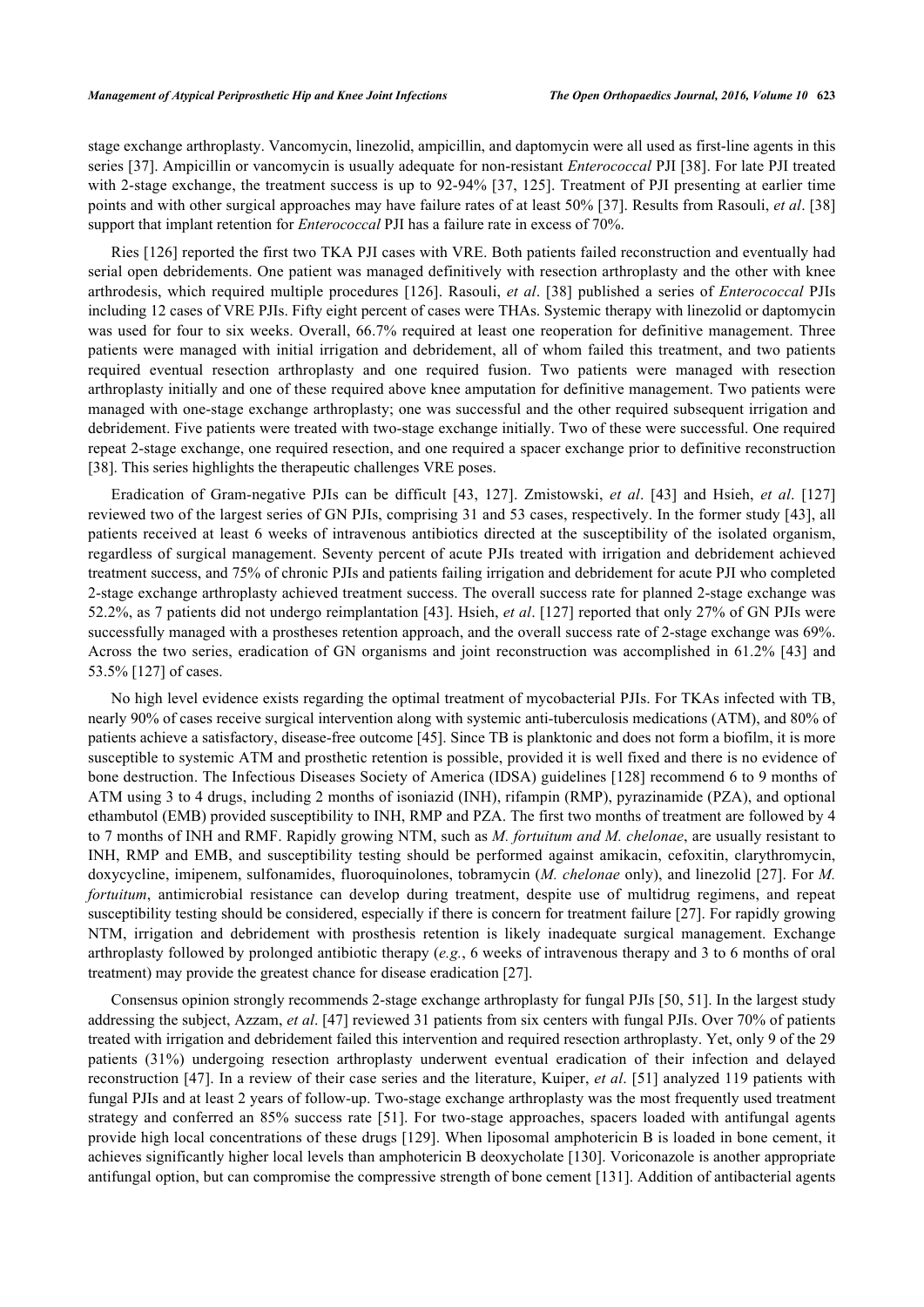to the bone cement may be important to prevent superimposed bacterial infection [\[50](#page-13-1)].

The species of fungal isolates must be determined to dictate antifungal therapy. Antifungal susceptibility testing is not commonly utilized for fungal PJIs, but it is recommended, since fluconazole-resistant *Candida* species have been reported [[50](#page-13-1)]. Systemic treatment regimens for fungal PJIs are heterogeneous in the literature [[47](#page-12-17), [50\]](#page-13-1), but the IDSA guidelines recommend systemic antifungal therapy for 6 weeks in cases of septic arthritis with *Candida* species and 6 to 12 months for osteomyelitis [\[132](#page-17-2)].

Treatment of culture-negative PJI usually requires broad-spectrum antibiotics or multiple antibiotics covering the commonest causative microorganisms. The downsides of this approach are multiple. Broad-spectrum antibiotics and combination therapy increase the risk of systemic toxicity to the patient, and atypical organisms may not be covered with this strategy.

For all PJIs, treatment failures are not uncommon secondary to recurrence of PJI with the primary organism and infection by novel organisms [[102\]](#page-15-15). Patients who fail multiple treatment attempts may require salvage procedures including fusion, resection arthroplasty, and amputation [\[10](#page-11-0)].

# **CONCLUSION**

The potential public health and economic threat posed by the increasing number of all PJIs and antibiotic-resistant PJIs is staggering. The prevalence of PJIs caused by methicillin-resistant *Staphylococci* in Europe and the US continues to rise, although the epidemiology of causative microorganisms in PJI exhibits geographic variation. Additional research is needed to define the optimal treatment of PJIs associated with rare pathogens, such as VRE, fungi and mycobacteria. Promising diagnostic tests are on the horizon, such as human  $\alpha$ -defensin, but inexpensive, reliable tests that rapidly detect specific microbial species and antimicrobial susceptibilities would be advantageous. Antimicrobial therapy should be directed toward culture susceptibilities. The duration of systemic antimicrobial therapy is typically 6 weeks, with a minimum of 2 weeks of parenteral therapy. Two-stage exchange arthroplasty remains the gold standard for surgical management of chronic PJIs, especially when the causative organism is a resistant microbe or produces biofilm. Additional research is required to define organisms, clinical scenarios, surgical techniques, and antimicrobial regimens that allow for reproducible treatment success with prosthetic retention strategies.

# **LIST OF ABBREVIATIONS**

| <b>AAOS</b>    | =   | American academy of orthopaedic surgeons                       |  |
|----------------|-----|----------------------------------------------------------------|--|
| <b>ATM</b>     | $=$ | Anti-tuberculosis medications                                  |  |
| BMI            | =   | Body mass index                                                |  |
| <b>CA-MRSA</b> | $=$ | Community-acquired methicillin-resistant Staphylococcus aureus |  |
| <b>CRP</b>     | $=$ | C-reactive protein                                             |  |
| DM             | $=$ | Diabetes mellitus                                              |  |
| <b>EMB</b>     | $=$ | Ethambutol                                                     |  |
| <b>ESR</b>     | $=$ | Erythrocyte sedimentation rate                                 |  |
| <b>GN</b>      | $=$ | Gram-negative                                                  |  |
| <b>HA-MRA</b>  | $=$ | Hospital-acquired methicillin-resistant Staphylococcus aureus  |  |
| <b>HPF</b>     | $=$ | High-powered field                                             |  |
| <b>IDSA</b>    | $=$ | Infectious diseases society of america                         |  |
| <b>INH</b>     | $=$ | Isoniazid                                                      |  |
| <b>MAC</b>     | $=$ | Mycobacterium avium complex                                    |  |
| <b>MRI</b>     | $=$ | Magnetic resonance imaging                                     |  |
| <b>MRSA</b>    | $=$ | Methicillin-resistant Staphylococcus aureus                    |  |
| <b>MRSE</b>    | $=$ | Methicillin-resistant Staphylococcus epidermidis               |  |
| <b>MSIS</b>    | $=$ | Musculoskeletal infection society                              |  |
| <b>NIS</b>     | $=$ | Nationwide inpatient sample                                    |  |
| <b>NNIS</b>    | $=$ | National nosocomial infections surveillance score              |  |
| <b>NTM</b>     | $=$ | Nontuberculous mycobacteria                                    |  |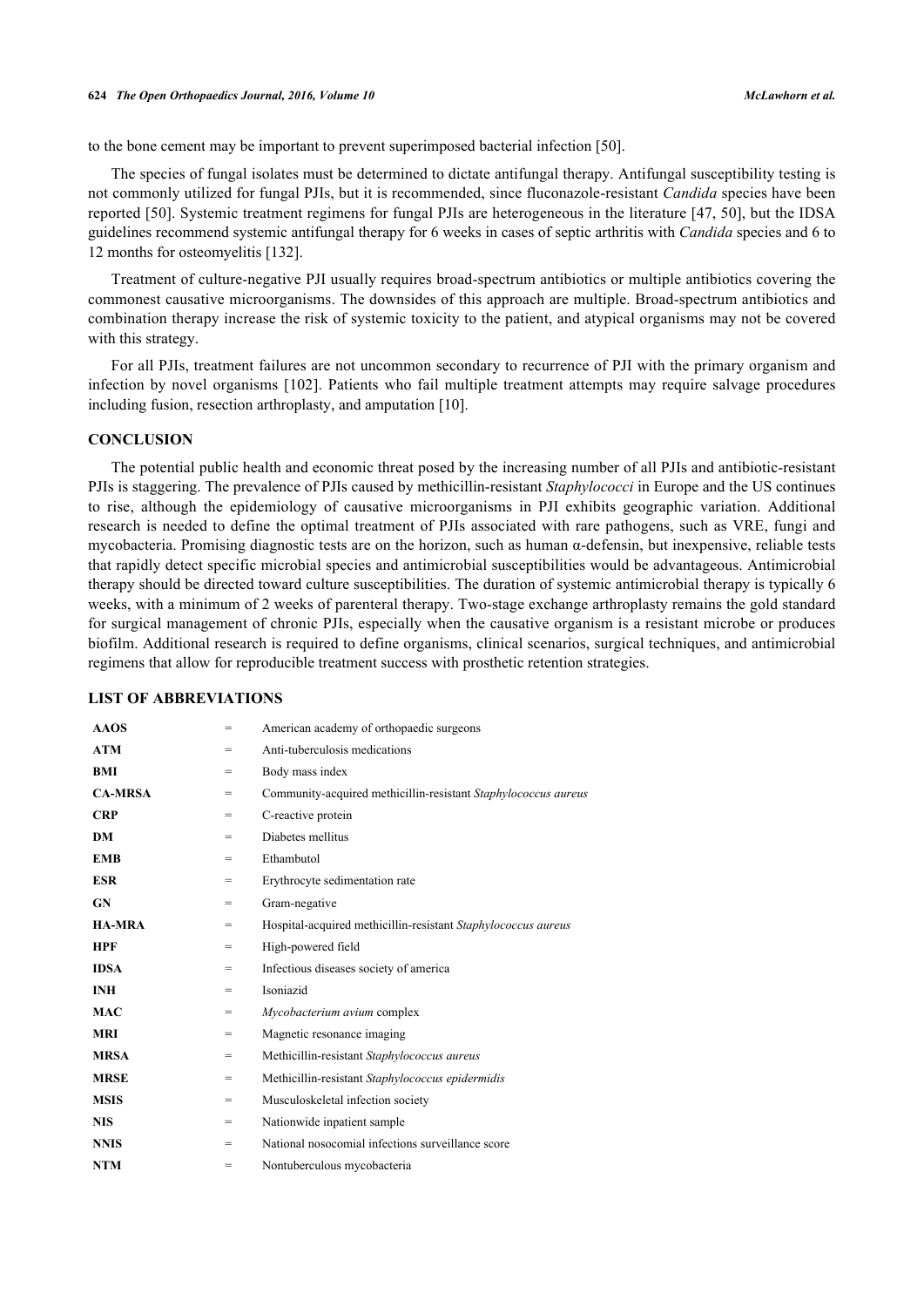| P. acnes          | =   | Propionibacterium acnes                |
|-------------------|-----|----------------------------------------|
| PBP <sub>2a</sub> | =   | Penicillin binding protein 2a          |
| <b>PCR</b>        | $=$ | Polymerase chain reaction              |
| PЛ                | $=$ | Periprosthetic joint infection         |
| <b>PMN</b>        | $=$ | Polymorphonuclear leukocytes           |
| <b>PSM</b>        | $=$ | Phenol-soluble modulin                 |
| <b>PVL</b>        | =   | Panton-Valentine leukocidin            |
| <b>PZA</b>        | $=$ | Pyrazinamide                           |
| OoL               | =   | Quality of life                        |
| <b>RA</b>         | $=$ | Rhuematoid arthritis                   |
| <b>RMP</b>        | =   | Rifampin                               |
| <b>SBT</b>        | $=$ | Serum bacterial titer                  |
| <b>SCCmec</b>     | =   | Staphylococcal cassette chromosome mec |
| <b>SSI</b>        | =   | Surgical site infection                |
| TB                | =   | Mycobacterium tuberculosis             |
| <b>THA</b>        | =   | Total hip arthroplasty                 |
| <b>TJA</b>        | =   | Total joint arthroplasty               |
| <b>TKA</b>        | $=$ | Total knee arthroplasty                |
| UTI               | $=$ | Urinary tract infection                |
| <b>VRE</b>        | =   | Vancomycin resistant Enterococci       |
| <b>WBC</b>        | =   | White blood cell                       |

# **CONFLICT OF INTEREST**

Each author certifies that he or she, or a member of his or her immediate family, has no commercial interests that might pose a conflict of interest in connection with this work.

# **ACKNOWLEDGEMENTS**

Declared none.

# **REFERENCES**

<span id="page-10-0"></span>[1] Cram P, Lu X, Kates SL, Singh JA, Li Y, Wolf BR. Total knee arthroplasty volume, utilization, and outcomes among Medicare beneficiaries, 19912010. JAMA 2012; 308(12): 1227-36. [\[http://dx.doi.org/10.1001/2012.jama.11153](http://dx.doi.org/10.1001/2012.jama.11153)] [PMID: [23011713\]](http://www.ncbi.nlm.nih.gov/pubmed/23011713)

<span id="page-10-1"></span>[2] Della Valle C, Parvizi J, Bauer TW, *et al.* Diagnosis of periprosthetic joint infections of the hip and knee. J Am Acad Orthop Surg 2010; 18(12): 760-70.

[\[http://dx.doi.org/10.5435/00124635-201012000-00006](http://dx.doi.org/10.5435/00124635-201012000-00006)] [PMID: [21119142\]](http://www.ncbi.nlm.nih.gov/pubmed/21119142)

- <span id="page-10-2"></span>[3] Bauer TW, Parvizi J, Kobayashi N, Krebs V. Diagnosis of periprosthetic infection. J Bone Joint Surg Am 2006; 88(4): 869-82. [\[http://dx.doi.org/10.2106/JBJS.E.01149\]](http://dx.doi.org/10.2106/JBJS.E.01149) [PMID: [16595481](http://www.ncbi.nlm.nih.gov/pubmed/16595481)]
- <span id="page-10-3"></span>[4] Parvizi J, Saleh KJ, Ragland PS, Pour AE, Mont MA. Efficacy of antibiotic-impregnated cement in total hip replacement. Acta Orthop 2008; 79(3): 335-41. [\[http://dx.doi.org/10.1080/17453670710015229\]](http://dx.doi.org/10.1080/17453670710015229) [PMID: [18622836](http://www.ncbi.nlm.nih.gov/pubmed/18622836)]
- <span id="page-10-4"></span>[5] Kurtz SM, Lau E, Watson H, Schmier JK, Parvizi J. Economic burden of periprosthetic joint infection in the United States. J Arthroplasty 2012; 27(8)(Suppl.): 61-5.e1.

[\[http://dx.doi.org/10.1016/j.arth.2012.02.022](http://dx.doi.org/10.1016/j.arth.2012.02.022)] [PMID: [22554729](http://www.ncbi.nlm.nih.gov/pubmed/22554729)]

- <span id="page-10-5"></span>[6] Helwig P, Morlock J, Oberst M, *et al.* Periprosthetic joint infectioneffect on quality of life. Int Orthop 2014; 38(5): 1077-81. [\[http://dx.doi.org/10.1007/s00264-013-2265-y\]](http://dx.doi.org/10.1007/s00264-013-2265-y) [PMID: [24390010](http://www.ncbi.nlm.nih.gov/pubmed/24390010)]
- <span id="page-10-6"></span>[7] Darouiche RO. Treatment of infections associated with surgical implants. N Engl J Med 2004; 350(14): 1422-9. [\[http://dx.doi.org/10.1056/NEJMra035415\]](http://dx.doi.org/10.1056/NEJMra035415) [PMID: [15070792](http://www.ncbi.nlm.nih.gov/pubmed/15070792)]
- <span id="page-10-7"></span>[8] Parvizi J, Pawasarat IM, Azzam KA, Joshi A, Hansen EN, Bozic KJ. Periprosthetic joint infection: the economic impact of methicillinresistant infections. J Arthroplasty 2010; 25(6)(Suppl.): 103-7. [\[http://dx.doi.org/10.1016/j.arth.2010.04.011](http://dx.doi.org/10.1016/j.arth.2010.04.011)] [PMID: [20570103](http://www.ncbi.nlm.nih.gov/pubmed/20570103)]
- <span id="page-10-8"></span>[9] Anderson DJ, Sexton DJ, Kanafani ZA, Auten G, Kaye KS. Severe surgical site infection in community hospitals: epidemiology, key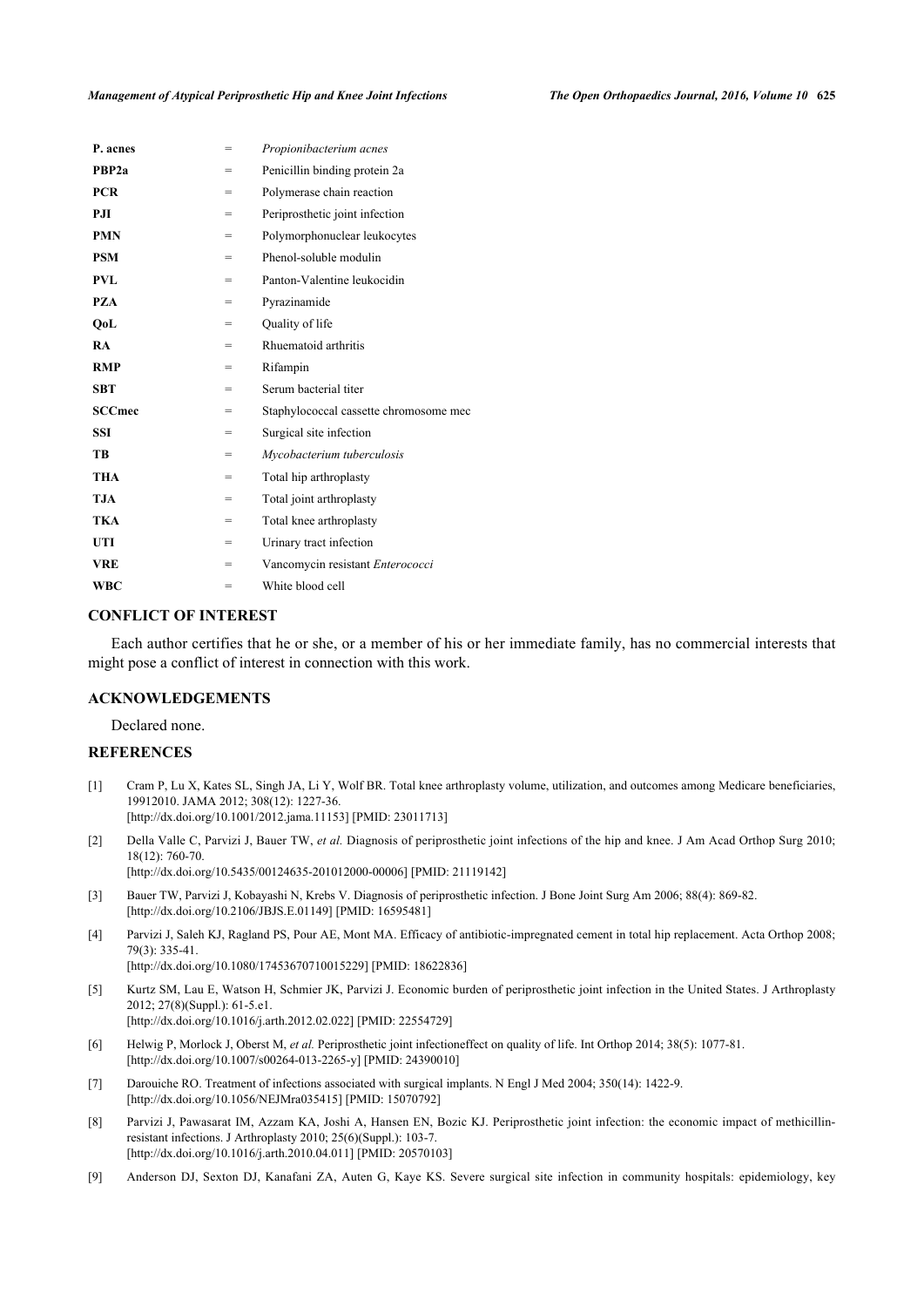procedures, and the changing prevalence of methicillin-resistant *Staphylococcus aureus*. Infect Control Hosp Epidemiol 2007; 28(9): 1047-53. [\[http://dx.doi.org/10.1086/520731\]](http://dx.doi.org/10.1086/520731) [PMID: [17932825](http://www.ncbi.nlm.nih.gov/pubmed/17932825)]

- <span id="page-11-0"></span>[10] Parvizi J, Adeli B, Zmistowski B, Restrepo C, Greenwald AS. Management of periprosthetic joint infection: the current knowledge: AAOS exhibit selection. J Bone Joint Surg Am 2012; 94(14): e104. [\[http://dx.doi.org/10.2106/JBJS.K.01417\]](http://dx.doi.org/10.2106/JBJS.K.01417) [PMID: [22810411](http://www.ncbi.nlm.nih.gov/pubmed/22810411)]
- <span id="page-11-1"></span>[11] Parvizi J, Erkocak OF, Della Valle CJ. Culture-negative periprosthetic joint infection. J Bone Joint Surg Am 2014; 96(5): 430-6. [\[http://dx.doi.org/10.2106/JBJS.L.01793\]](http://dx.doi.org/10.2106/JBJS.L.01793) [PMID: [24599206](http://www.ncbi.nlm.nih.gov/pubmed/24599206)]
- <span id="page-11-2"></span>[12] Bjerke-Kroll BT, Christ AB, McLawhorn AS, Sculco PK, Jules-Elysée KM, Sculco TP. Periprosthetic joint infections treated with two-stage revision over 14 years: an evolving microbiology profile. J Arthroplasty 2014; 29(5): 877-82. [\[http://dx.doi.org/10.1016/j.arth.2013.09.053](http://dx.doi.org/10.1016/j.arth.2013.09.053)] [PMID: [24199997](http://www.ncbi.nlm.nih.gov/pubmed/24199997)]
- <span id="page-11-3"></span>[13] Bozic KJ, Kurtz SM, Lau E, Ong K, Vail TP, Berry DJ. The epidemiology of revision total hip arthroplasty in the United States. J Bone Joint Surg Am 2009; 91(1): 128-33. [\[http://dx.doi.org/10.2106/JBJS.H.00155\]](http://dx.doi.org/10.2106/JBJS.H.00155) [PMID: [19122087](http://www.ncbi.nlm.nih.gov/pubmed/19122087)]
- <span id="page-11-4"></span>[14] Bozic KJ, Kurtz SM, Lau E, *et al.* The epidemiology of revision total knee arthroplasty in the United States. Clin Orthop Relat Res 2010;  $468(1)$ : 45-51. [\[http://dx.doi.org/10.1007/s11999-009-0945-0\]](http://dx.doi.org/10.1007/s11999-009-0945-0) [PMID: [19554385](http://www.ncbi.nlm.nih.gov/pubmed/19554385)]
- <span id="page-11-5"></span>[15] Parvizi J, Ghanem E, Azzam K, Davis E, Jaberi F, Hozack W. Periprosthetic infection: are current treatment strategies adequate? Acta Orthop Belg 2008; 74(6): 793-800. [PMID: [19205327\]](http://www.ncbi.nlm.nih.gov/pubmed/19205327)
- <span id="page-11-6"></span>[16] Aggarwal VK, Bakhshi H, Ecker NU, Parvizi J, Gehrke T, Kendoff D. Organism profile in periprosthetic joint infection: pathogens differ at two arthroplasty infection referral centers in Europe and in the United States. J Knee Surg 2014; 27(5): 399-406. [\[http://dx.doi.org/10.1055/s-0033-1364102](http://dx.doi.org/10.1055/s-0033-1364102)] [PMID: [24414388\]](http://www.ncbi.nlm.nih.gov/pubmed/24414388)
- <span id="page-11-7"></span>[17] Bozic KJ, Lau E, Kurtz S, *et al.* Patient-related risk factors for periprosthetic joint infection and postoperative mortality following total hip arthroplasty in Medicare patients. J Bone Joint Surg Am 2012; 94(9): 794-800. [\[http://dx.doi.org/10.2106/JBJS.K.00072\]](http://dx.doi.org/10.2106/JBJS.K.00072) [PMID: [22552668](http://www.ncbi.nlm.nih.gov/pubmed/22552668)]
- <span id="page-11-8"></span>[18] Bozic KJ, Lau E, Kurtz S, Ong K, Berry DJ. Patient-related risk factors for postoperative mortality and periprosthetic joint infection in medicare patients undergoing TKA. Clin Orthop Relat Res 2012; 470(1): 130-7. [\[http://dx.doi.org/10.1007/s11999-011-2043-3\]](http://dx.doi.org/10.1007/s11999-011-2043-3) [PMID: [21874391](http://www.ncbi.nlm.nih.gov/pubmed/21874391)]
- <span id="page-11-9"></span>[19] Zhu Y, Zhang F, Chen W, Liu S, Zhang Q, Zhang Y. Risk factors for periprosthetic joint infection after total joint arthroplasty: a systematic review and meta-analysis. J Hosp Infect 2015; 89(2): 82-9. [\[http://dx.doi.org/10.1016/j.jhin.2014.10.008](http://dx.doi.org/10.1016/j.jhin.2014.10.008)] [PMID: [25575769](http://www.ncbi.nlm.nih.gov/pubmed/25575769)]
- <span id="page-11-10"></span>[20] Haley RW, Culver DH, Morgan WM, White JW, Emori TG, Hooton TM. Identifying patients at high risk of surgical wound infection. A simple multivariate index of patient susceptibility and wound contamination. Am J Epidemiol 1985; 121(2): 206-15. [PMID: [4014116\]](http://www.ncbi.nlm.nih.gov/pubmed/4014116)
- <span id="page-11-11"></span>[21] Pulido L, Ghanem E, Joshi A, Purtill JJ, Parvizi J. Periprosthetic joint infection: the incidence, timing, and predisposing factors. Clin Orthop Relat Res 2008; 466(7): 1710-5. [\[http://dx.doi.org/10.1007/s11999-008-0209-4\]](http://dx.doi.org/10.1007/s11999-008-0209-4) [PMID: [18421542](http://www.ncbi.nlm.nih.gov/pubmed/18421542)]
- [22] Lieberman JR, Fuchs MD, Haas SB, *et al.* Hip arthroplasty in patients with chronic renal failure. J Arthroplasty 1995; 10(2): 191-5. [\[http://dx.doi.org/10.1016/S0883-5403\(05\)80126-3\]](http://dx.doi.org/10.1016/S0883-5403(05)80126-3) [PMID: [7798100](http://www.ncbi.nlm.nih.gov/pubmed/7798100)]
- [23] Ritter MA, Fechtman RW. Urinary tract sequelae: possible influence on joint infections following total joint replacement. Orthopedics 1987; 10(3): 467-9. [PMID: [3575173\]](http://www.ncbi.nlm.nih.gov/pubmed/3575173)
- <span id="page-11-12"></span>[24] Cordero-Ampuero J, de Dios M. What are the risk factors for infection in hemiarthroplasties and total hip arthroplasties? Clin Orthop Relat Res 2010; 468(12): 3268-77. [\[http://dx.doi.org/10.1007/s11999-010-1411-8\]](http://dx.doi.org/10.1007/s11999-010-1411-8) [PMID: [20544319](http://www.ncbi.nlm.nih.gov/pubmed/20544319)]
- <span id="page-11-13"></span>[25] Aggarwal VK, Tischler EH, Lautenbach C, *et al.* Mitigation and education. J Orthop Res 2014; 32(Suppl. 1): S16-25. [\[http://dx.doi.org/10.1002/jor.22547\]](http://dx.doi.org/10.1002/jor.22547) [PMID: [24464892](http://www.ncbi.nlm.nih.gov/pubmed/24464892)]
- <span id="page-11-14"></span>[26] Matar WY, Jafari SM, Restrepo C, Austin M, Purtill JJ, Parvizi J. Preventing infection in total joint arthroplasty. J Bone Joint Surg Am 2010; 92(Suppl. 2): 36-46. [\[http://dx.doi.org/10.2106/JBJS.J.01046\]](http://dx.doi.org/10.2106/JBJS.J.01046) [PMID: [21123590](http://www.ncbi.nlm.nih.gov/pubmed/21123590)]
- <span id="page-11-15"></span>[27] Marculescu CE, Berbari EF, Cockerill FR III, Osmon DR. Fungi, mycobacteria, zoonotic and other organisms in prosthetic joint infection. Clin Orthop Relat Res 2006; 451(451): 64-72. [\[http://dx.doi.org/10.1097/01.blo.0000229337.21653.f2\]](http://dx.doi.org/10.1097/01.blo.0000229337.21653.f2) [PMID: [16906078](http://www.ncbi.nlm.nih.gov/pubmed/16906078)]
- <span id="page-11-16"></span>[28] DeLeo FR, Otto M, Kreiswirth BN, Chambers HF. Community-associated meticillin-resistant *Staphylococcus aureus*. Lancet 2010; 375(9725): 1557-68. [\[http://dx.doi.org/10.1016/S0140-6736\(09\)61999-1\]](http://dx.doi.org/10.1016/S0140-6736(09)61999-1) [PMID: [20206987](http://www.ncbi.nlm.nih.gov/pubmed/20206987)]
- <span id="page-11-17"></span>[29] Goyal N, Miller A, Tripathi M, Parvizi J. Methicillin-resistant *Staphylococcus aureus* (MRSA): colonisation and pre-operative screening.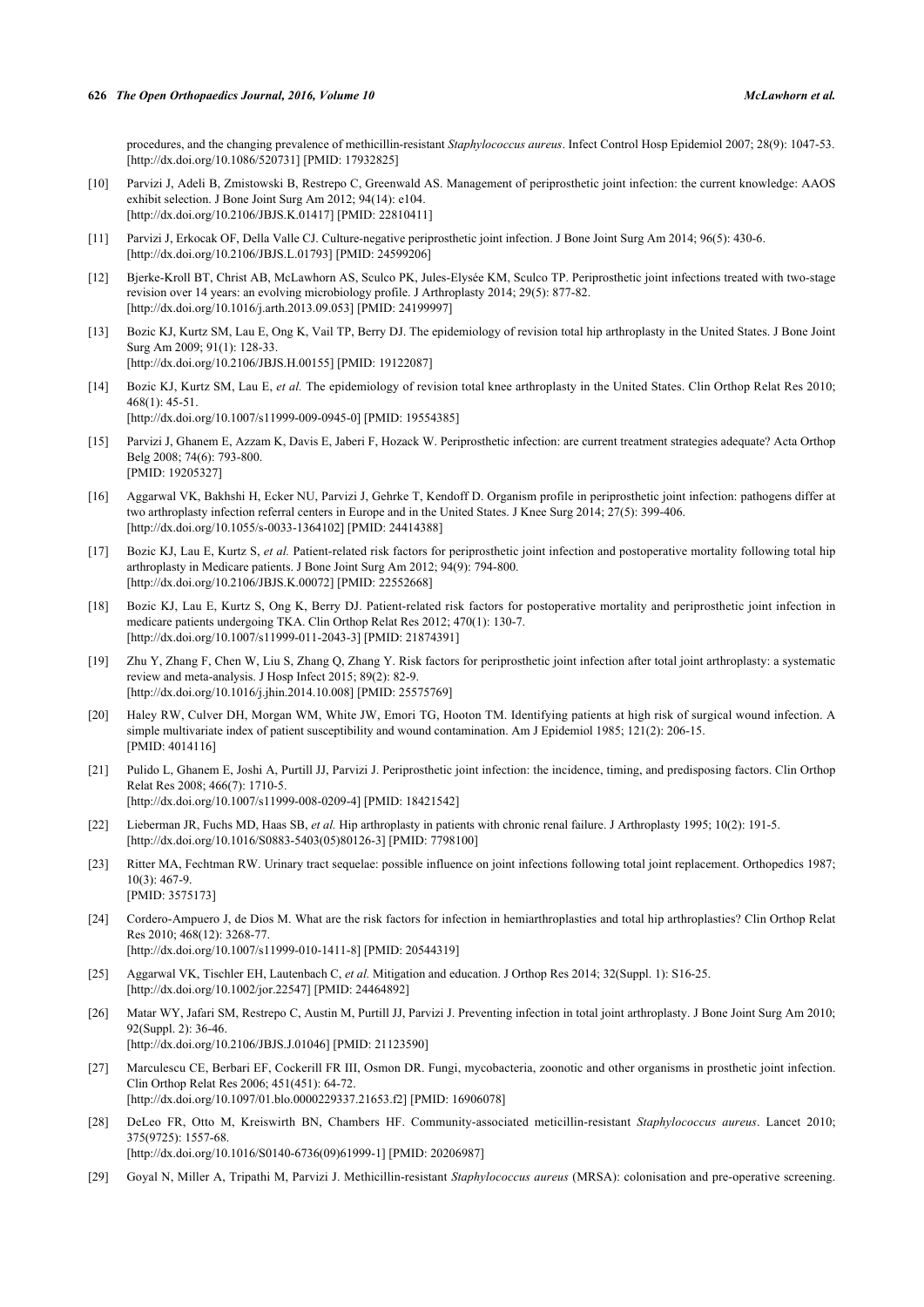Bone Joint J 2013; 95-B(1): 4-9. [\[http://dx.doi.org/10.1302/0301-620X.95B1.27973\]](http://dx.doi.org/10.1302/0301-620X.95B1.27973) [PMID: [23307666](http://www.ncbi.nlm.nih.gov/pubmed/23307666)]

- <span id="page-12-0"></span>[30] Chambers HF. Methicillin resistance in staphylococci: molecular and biochemical basis and clinical implications. Clin Microbiol Rev 1997; 10(4): 781-91. [PMID: [9336672\]](http://www.ncbi.nlm.nih.gov/pubmed/9336672)
- <span id="page-12-1"></span>[31] Ando E, Monden K, Mitsuhata R, Kariyama R, Kumon H. Biofilm formation among methicillin-resistant *Staphylococcus aureus* isolates from patients with urinary tract infection. Acta Med Okayama 2004; 58(4): 207-14. [PMID: [15551758\]](http://www.ncbi.nlm.nih.gov/pubmed/15551758)
- <span id="page-12-2"></span>[32] Vandenesch F, Naimi T, Enright MC, *et al.* Community-acquired methicillin-resistant *Staphylococcus aureus* carrying Panton-Valentine leukocidin genes: worldwide emergence. Emerg Infect Dis 2003; 9(8): 978-84. [\[http://dx.doi.org/10.3201/eid0908.030089\]](http://dx.doi.org/10.3201/eid0908.030089) [PMID: [12967497](http://www.ncbi.nlm.nih.gov/pubmed/12967497)]
- <span id="page-12-3"></span>[33] Kocsis E, Kristof K, Hermann P, Rozgonyi F. A comparative review on the pathogenicity and virulence factors of methicillin resistant and methicillin susceptible *Staphylococcus aureus*. Rev Med Microbiol 2010; 21(2): 31-7. [\[http://dx.doi.org/10.1097/MRM.0b013e3283393cd4](http://dx.doi.org/10.1097/MRM.0b013e3283393cd4)]
- <span id="page-12-4"></span>[34] Diekema DJ, Richter SS, Heilmann KP, *et al.* Continued emergence of USA300 methicillin-resistant *Staphylococcus aureus* in the United States: results from a nationwide surveillance study. Infect Control Hosp Epidemiol 2014; 35(3): 285-92. [\[http://dx.doi.org/10.1086/675283\]](http://dx.doi.org/10.1086/675283) [PMID: [24521595](http://www.ncbi.nlm.nih.gov/pubmed/24521595)]
- <span id="page-12-5"></span>[35] Cui L, Isii T, Fukuda M, *et al.* An RpoB mutation confers dual heteroresistance to daptomycin and vancomycin in *Staphylococcus aureus*. Antimicrob Agents Chemother 2010; 54(12): 5222-33. [\[http://dx.doi.org/10.1128/AAC.00437-10](http://dx.doi.org/10.1128/AAC.00437-10)] [PMID: [20837752\]](http://www.ncbi.nlm.nih.gov/pubmed/20837752)
- <span id="page-12-6"></span>[36] Morales G, Picazo JJ, Baos E, *et al.* Resistance to linezolid is mediated by the cfr gene in the first report of an outbreak of linezolid-resistant *Staphylococcus aureus*. Clin Infect Dis 2010; 50(6): 821-5. [\[http://dx.doi.org/10.1086/650574\]](http://dx.doi.org/10.1086/650574) [PMID: [20144045](http://www.ncbi.nlm.nih.gov/pubmed/20144045)]
- <span id="page-12-7"></span>[37] Tornero E, Senneville E, Euba G, *et al.* Characteristics of prosthetic joint infections due to *Enterococcus sp*. and predictors of failure: a multinational study. Clin Microbiol Infect 2014; 20(11): 1219-24. [\[http://dx.doi.org/10.1111/1469-0691.12721](http://dx.doi.org/10.1111/1469-0691.12721)] [PMID: [24943469](http://www.ncbi.nlm.nih.gov/pubmed/24943469)]
- <span id="page-12-8"></span>[38] Rasouli MR, Tripathi MS, Kenyon R, Wetters N, Della Valle CJ, Parvizi J. Low rate of infection control in enterococcal periprosthetic joint infections. Clin Orthop Relat Res 2012; 470(10): 2708-16. [\[http://dx.doi.org/10.1007/s11999-012-2374-8\]](http://dx.doi.org/10.1007/s11999-012-2374-8) [PMID: [22552769](http://www.ncbi.nlm.nih.gov/pubmed/22552769)]
- <span id="page-12-9"></span>[39] Reynolds PE, Courvalin P. Vancomycin resistance in enterococci due to synthesis of precursors terminating in D-alanyl-D-serine. Antimicrob Agents Chemother 2005; 49(1): 21-5. [\[http://dx.doi.org/10.1128/AAC.49.1.21-25.2005](http://dx.doi.org/10.1128/AAC.49.1.21-25.2005)] [PMID: [15616270\]](http://www.ncbi.nlm.nih.gov/pubmed/15616270)
- <span id="page-12-10"></span>[40] Billot-Klein D, Blanot D, Gutmann L, van Heijenoort J. Association constants for the binding of vancomycin and teicoplanin to N-acetyl-Dalanyl-D-alanine and N-acetyl-D-alanyl-D-serine. Biochem J 1994; 304(Pt 3): 1021-2. [\[http://dx.doi.org/10.1042/bj3041021](http://dx.doi.org/10.1042/bj3041021)] [PMID: [7818465\]](http://www.ncbi.nlm.nih.gov/pubmed/7818465)
- <span id="page-12-11"></span>[41] Krzyściak W, Pluskwa KK, Jurczak A, Kościelniak D. The pathogenicity of the Streptococcus genus. Eur J Clin Microbiol Infect Dis 2013; 32(11): 1361-76.
	- [\[http://dx.doi.org/10.1007/s10096-013-1914-9\]](http://dx.doi.org/10.1007/s10096-013-1914-9) [PMID: [24141975](http://www.ncbi.nlm.nih.gov/pubmed/24141975)]
- <span id="page-12-12"></span>[42] Apsingi S, Kulkarni A, Gould KF, McCaskie AW. Late Streptococcus bovis infection of knee arthroplasty and its association with carcinoma of the colon: a case report. Knee Surg Sports Traumatol Arthrosc 2007; 15(6): 761-2. [\[http://dx.doi.org/10.1007/s00167-006-0208-5\]](http://dx.doi.org/10.1007/s00167-006-0208-5) [PMID: [17072656](http://www.ncbi.nlm.nih.gov/pubmed/17072656)]
- <span id="page-12-13"></span>[43] Zmistowski B, Fedorka CJ, Sheehan E, Deirmengian G, Austin MS, Parvizi J. Prosthetic joint infection caused by gram-negative organisms. J Arthroplasty 2011; 26(6)(Suppl.): 104-8. [\[http://dx.doi.org/10.1016/j.arth.2011.03.044](http://dx.doi.org/10.1016/j.arth.2011.03.044)] [PMID: [21641762](http://www.ncbi.nlm.nih.gov/pubmed/21641762)]
- <span id="page-12-14"></span>[44] Berbari EF, Hanssen AD, Duffy MC, Steckelberg JM, Osmon DR. Prosthetic joint infection due to *Mycobacterium tuberculosis*: a case series and review of the literature. Am J Orthop 1998; 27(3): 219-7.
- <span id="page-12-15"></span>[45] Kim SJ, Kim JH. Late onset *Mycobacterium tuberculosis* infection after total knee arthroplasty: a systematic review and pooled analysis. Scand J Infect Dis 2013; 45(12): 907-14. [\[http://dx.doi.org/10.3109/00365548.2013.830192\]](http://dx.doi.org/10.3109/00365548.2013.830192) [PMID: [24047227](http://www.ncbi.nlm.nih.gov/pubmed/24047227)]
- <span id="page-12-16"></span>[46] Shanbhag V, Kotwal R, Gaitonde A, Singhal K. Total hip replacement infected with *Mycobacterium tuberculosis*. A case report with review of literature. Acta Orthop Belg 2007; 73(2): 268-74. [PMID: [17515245\]](http://www.ncbi.nlm.nih.gov/pubmed/17515245)
- <span id="page-12-17"></span>[47] Azzam K, Parvizi J, Jungkind D, *et al.* Microbiological, clinical, and surgical features of fungal prosthetic joint infections: a multiinstitutional experience. J Bone Joint Surg Am 2009; 91(Suppl. 6): 142-9. [\[http://dx.doi.org/10.2106/JBJS.I.00574](http://dx.doi.org/10.2106/JBJS.I.00574)] [PMID: [19884422](http://www.ncbi.nlm.nih.gov/pubmed/19884422)]
- <span id="page-12-18"></span>[48] OShaughnessy EM, Shea YM, Witebsky FG. Laboratory diagnosis of invasive mycoses. Infect Dis Clin North Am 2003; 17(1): 135-58. [\[http://dx.doi.org/10.1016/S0891-5520\(02\)00069-7\]](http://dx.doi.org/10.1016/S0891-5520(02)00069-7) [PMID: [12751264](http://www.ncbi.nlm.nih.gov/pubmed/12751264)]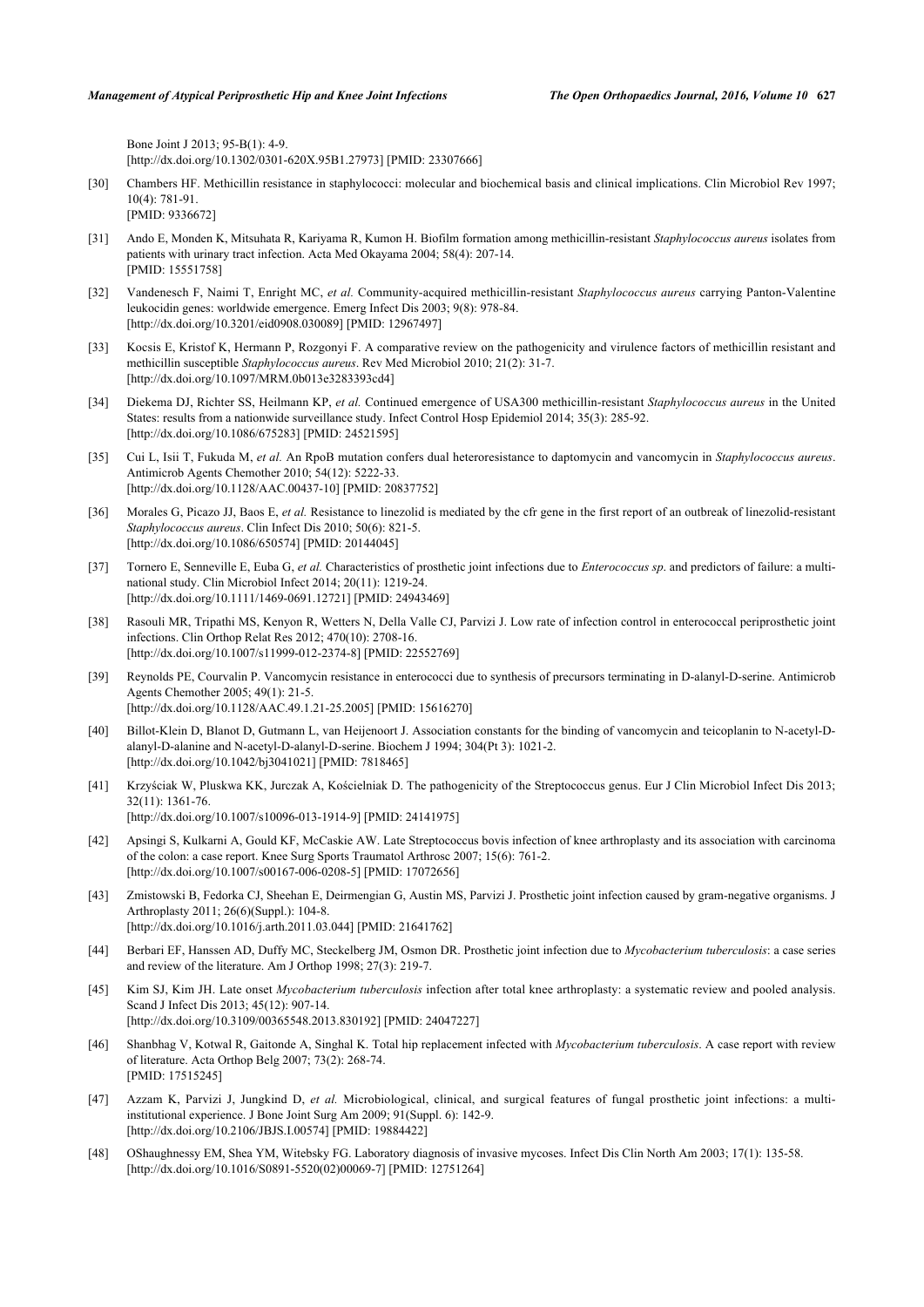- <span id="page-13-0"></span>[49] Kuhn DM, Chandra J, Mukherjee PK, Ghannoum MA. Comparison of biofilms formed by *Candida albicans* and *Candida parapsilosis* on bioprosthetic surfaces. Infect Immun 2002; 70(2): 878-88. [\[http://dx.doi.org/10.1128/IAI.70.2.878-888.2002\]](http://dx.doi.org/10.1128/IAI.70.2.878-888.2002) [PMID: [11796623](http://www.ncbi.nlm.nih.gov/pubmed/11796623)]
- <span id="page-13-1"></span>[50] Gebauer M, Frommelt L, Achan P, *et al.* Management of fungal or atypical periprosthetic joint infections. J Arthroplasty 2014; 29(2)(Suppl.): 112-4. [\[http://dx.doi.org/10.1016/j.arth.2013.09.049](http://dx.doi.org/10.1016/j.arth.2013.09.049)] [PMID: [24360494](http://www.ncbi.nlm.nih.gov/pubmed/24360494)]
- <span id="page-13-2"></span>[51] Kuiper JW, van den Bekerom MP, van der Stappen J, Nolte PA, Colen S. 2-stage revision recommended for treatment of fungal hip and knee prosthetic joint infections. Acta Orthop 2013; 84(6): 517-23. [\[http://dx.doi.org/10.3109/17453674.2013.859422\]](http://dx.doi.org/10.3109/17453674.2013.859422) [PMID: [24171675](http://www.ncbi.nlm.nih.gov/pubmed/24171675)]
- <span id="page-13-3"></span>[52] Deirmengian C, Kardos K, Kilmartin P, Cameron A, Schiller K, Parvizi J. Combined measurement of synovial fluid α-Defensin and Creactive protein levels: highly accurate for diagnosing periprosthetic joint infection. J Bone Joint Surg Am 2014; 96(17): 1439-45. [\[http://dx.doi.org/10.2106/JBJS.M.01316\]](http://dx.doi.org/10.2106/JBJS.M.01316) [PMID: [25187582](http://www.ncbi.nlm.nih.gov/pubmed/25187582)]
- <span id="page-13-4"></span>[53] Berbari EF, Marculescu C, Sia I, *et al.* Culture-negative prosthetic joint infection. Clin Infect Dis 2007; 45(9): 1113-9. [\[http://dx.doi.org/10.1086/522184\]](http://dx.doi.org/10.1086/522184) [PMID: [17918072](http://www.ncbi.nlm.nih.gov/pubmed/17918072)]
- <span id="page-13-7"></span>[54] Trampuz A, Piper KE, Jacobson MJ, *et al.* Sonication of removed hip and knee prostheses for diagnosis of infection. N Engl J Med 2007; 357(7): 654-63. [\[http://dx.doi.org/10.1056/NEJMoa061588](http://dx.doi.org/10.1056/NEJMoa061588)] [PMID: [17699815\]](http://www.ncbi.nlm.nih.gov/pubmed/17699815)
- <span id="page-13-5"></span>[55] Burnett RS, Kelly MA, Hanssen AD, Barrack RL. Technique and timing of two-stage exchange for infection in TKA. Clin Orthop Relat Res 2007; 464(464): 164-78. [PMID: [17975376\]](http://www.ncbi.nlm.nih.gov/pubmed/17975376)
- <span id="page-13-8"></span>[56] Della Valle C, Parvizi J, Bauer TW, *et al.* American Academy of Orthopaedic Surgeons clinical practice guideline on: the diagnosis of periprosthetic joint infections of the hip and knee. J Bone Joint Surg Am 2011; 93(14): 1355-7. [\[http://dx.doi.org/10.2106/JBJS.9314ebo](http://dx.doi.org/10.2106/JBJS.9314ebo)] [PMID: [21792503\]](http://www.ncbi.nlm.nih.gov/pubmed/21792503)
- <span id="page-13-9"></span>[57] Barrack RL, Jennings RW, Wolfe MW, Bertot AJ. The Coventry Award. The value of preoperative aspiration before total knee revision. Clin Orthop Relat Res 1997; (345): 8-16. [PMID: [9418615\]](http://www.ncbi.nlm.nih.gov/pubmed/9418615)
- <span id="page-13-10"></span>[58] Meermans G, Haddad FS. Is there a role for tissue biopsy in the diagnosis of periprosthetic infection? Clin Orthop Relat Res 2010; 468(5): 1410-7.

[\[http://dx.doi.org/10.1007/s11999-010-1245-4\]](http://dx.doi.org/10.1007/s11999-010-1245-4) [PMID: [20131022](http://www.ncbi.nlm.nih.gov/pubmed/20131022)]

- <span id="page-13-11"></span>[59] Font-Vizcarra L, García S, Martínez-Pastor JC, Sierra JM, Soriano A. Blood culture flasks for culturing synovial fluid in prosthetic joint infections. Clin Orthop Relat Res 2010; 468(8): 2238-43. [\[http://dx.doi.org/10.1007/s11999-010-1254-3\]](http://dx.doi.org/10.1007/s11999-010-1254-3) [PMID: [20162386](http://www.ncbi.nlm.nih.gov/pubmed/20162386)]
- <span id="page-13-12"></span>[60] Shanbhag V, Kotwal R, Gaitonde A, Singhal K. Total hip replacement infected with *Mycobacterium tuberculosis*. A case report with review of literature. Acta Orthop Belg 2007; 73(2): 268-74. [PMID: [17515245\]](http://www.ncbi.nlm.nih.gov/pubmed/17515245)
- <span id="page-13-13"></span>[61] Zappe B, Graf S, Ochsner PE, Zimmerli W, Sendi P. *Propionibacterium spp.* in prosthetic joint infections: a diagnostic challenge. Arch Orthop Trauma Surg 2008; 128(10): 1039-46. [\[http://dx.doi.org/10.1007/s00402-007-0454-0\]](http://dx.doi.org/10.1007/s00402-007-0454-0) [PMID: [17874243](http://www.ncbi.nlm.nih.gov/pubmed/17874243)]
- <span id="page-13-14"></span>[62] Parvizi J, Ghanem E, Sharkey P, Aggarwal A, Burnett RS, Barrack RL. Diagnosis of infected total knee: findings of a multicenter database. Clin Orthop Relat Res 2008; 466(11): 2628-33. [\[http://dx.doi.org/10.1007/s11999-008-0471-5\]](http://dx.doi.org/10.1007/s11999-008-0471-5) [PMID: [18781372](http://www.ncbi.nlm.nih.gov/pubmed/18781372)]
- <span id="page-13-6"></span>[63] Zmistowski B, Della Valle C, Bauer TW, *et al.* Diagnosis of periprosthetic joint infection. J Arthroplasty 2014; 29(2)(Suppl.): 77-83. [\[http://dx.doi.org/10.1016/j.arth.2013.09.040](http://dx.doi.org/10.1016/j.arth.2013.09.040)] [PMID: [24342275](http://www.ncbi.nlm.nih.gov/pubmed/24342275)]
- <span id="page-13-15"></span>[64] New definition for periprosthetic joint infection. J Arthroplasty 2011; 26(8): 1136-8. [\[http://dx.doi.org/10.1016/j.arth.2011.09.026](http://dx.doi.org/10.1016/j.arth.2011.09.026)] [PMID: [22075161](http://www.ncbi.nlm.nih.gov/pubmed/22075161)]
- <span id="page-13-16"></span>[65] Tigges S, Stiles RG, Roberson JR. Appearance of septic hip prostheses on plain radiographs. AJR Am J Roentgenol 1994; 163(2): 377-80. [\[http://dx.doi.org/10.2214/ajr.163.2.8037035](http://dx.doi.org/10.2214/ajr.163.2.8037035)] [PMID: [8037035\]](http://www.ncbi.nlm.nih.gov/pubmed/8037035)
- <span id="page-13-17"></span>[66] Love C, Marwin SE, Palestro CJ. Nuclear medicine and the infected joint replacement. Semin Nucl Med 2009; 39(1): 66-78. [\[http://dx.doi.org/10.1053/j.semnuclmed.2008.08.007](http://dx.doi.org/10.1053/j.semnuclmed.2008.08.007)] [PMID: [19038601](http://www.ncbi.nlm.nih.gov/pubmed/19038601)]
- <span id="page-13-18"></span>[67] Hayter CL, Koff MF, Potter HG. Magnetic resonance imaging of the postoperative hip. J Magn Reson Imaging 2012; 35(5): 1013-25. [\[http://dx.doi.org/10.1002/jmri.23523](http://dx.doi.org/10.1002/jmri.23523)] [PMID: [22499278\]](http://www.ncbi.nlm.nih.gov/pubmed/22499278)
- <span id="page-13-19"></span>[68] Zywiel MG, Stroh DA, Johnson AJ, Marker DR, Mont MA. Gram stains have limited application in the diagnosis of infected total knee arthroplasty. Int J Infect Dis 2011; 15(10): e702-5. [\[http://dx.doi.org/10.1016/j.ijid.2011.05.015\]](http://dx.doi.org/10.1016/j.ijid.2011.05.015) [PMID: [21764346](http://www.ncbi.nlm.nih.gov/pubmed/21764346)]
- <span id="page-13-20"></span>[69] Toossi N, Adeli B, Rasouli MR, Huang R, Parvizi J. Serum white blood cell count and differential do not have a role in the diagnosis of periprosthetic joint infection. J Arthroplasty 2012; 27(8)(Suppl.): 51-4.e1. [\[http://dx.doi.org/10.1016/j.arth.2012.03.021](http://dx.doi.org/10.1016/j.arth.2012.03.021)] [PMID: [22608690](http://www.ncbi.nlm.nih.gov/pubmed/22608690)]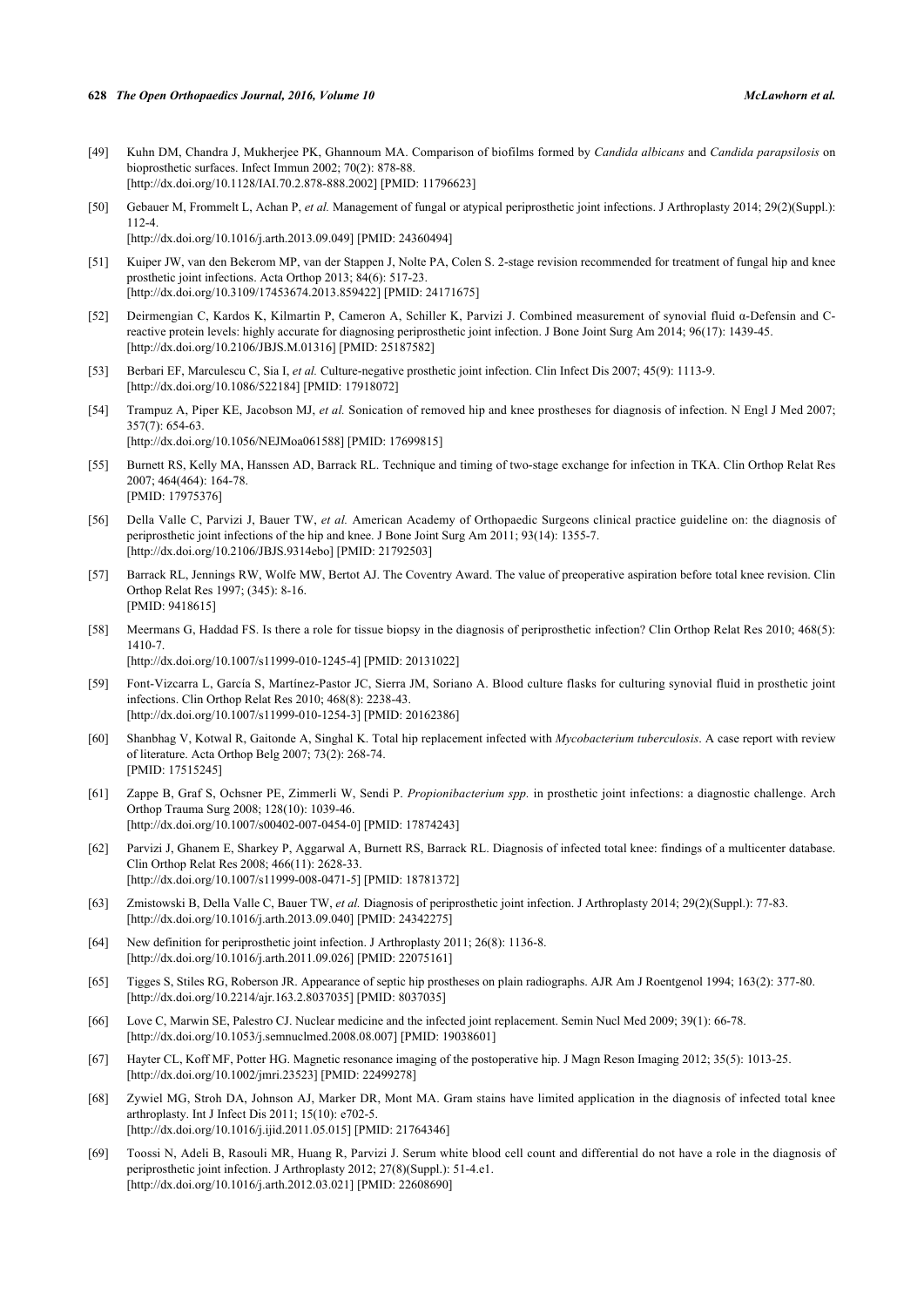- <span id="page-14-0"></span>[70] Ghanem E, Antoci V Jr, Pulido L, Joshi A, Hozack W, Parvizi J. The use of receiver operating characteristics analysis in determining erythrocyte sedimentation rate and C-reactive protein levels in diagnosing periprosthetic infection prior to revision total hip arthroplasty. Int J Infect Dis 2009; 13(6): e444-9. [\[http://dx.doi.org/10.1016/j.ijid.2009.02.017\]](http://dx.doi.org/10.1016/j.ijid.2009.02.017) [PMID: [19473865](http://www.ncbi.nlm.nih.gov/pubmed/19473865)]
- <span id="page-14-1"></span>[71] Ghanem E, Parvizi J, Burnett RS, *et al.* Cell count and differential of aspirated fluid in the diagnosis of infection at the site of total knee arthroplasty. J Bone Joint Surg Am 2008; 90(8): 1637-43. [\[http://dx.doi.org/10.2106/JBJS.G.00470\]](http://dx.doi.org/10.2106/JBJS.G.00470) [PMID: [18676892](http://www.ncbi.nlm.nih.gov/pubmed/18676892)]
- <span id="page-14-2"></span>[72] Bedair H, Ting N, Jacovides C, *et al.* The Mark Coventry Award: diagnosis of early postoperative TKA infection using synovial fluid analysis. Clin Orthop Relat Res 2011; 469(1): 34-40. [\[http://dx.doi.org/10.1007/s11999-010-1433-2\]](http://dx.doi.org/10.1007/s11999-010-1433-2) [PMID: [20585914](http://www.ncbi.nlm.nih.gov/pubmed/20585914)]
- <span id="page-14-3"></span>[73] Yi PH, Cross MB, Moric M, Sporer SM, Berger RA, Della Valle CJ. The 2013 Frank Stinchfield Award: Diagnosis of infection in the early postoperative period after total hip arthroplasty. Clin Orthop Relat Res 2014; 472(2): 424-9. [\[http://dx.doi.org/10.1007/s11999-013-3089-1\]](http://dx.doi.org/10.1007/s11999-013-3089-1) [PMID: [23884798](http://www.ncbi.nlm.nih.gov/pubmed/23884798)]
- <span id="page-14-4"></span>[74] Ostrosky-Zeichner L, Alexander BD, Kett DH, et al. Multicenter clinical evaluation of the (1>3) beta-D-glucan assay as an aid to diagnosis of fungal infections in humans. Clin Infect Dis 2005; 41(5): 654-9. [\[http://dx.doi.org/10.1086/432470\]](http://dx.doi.org/10.1086/432470) [PMID: [16080087](http://www.ncbi.nlm.nih.gov/pubmed/16080087)]
- <span id="page-14-5"></span>[75] Tsaras G, Maduka-Ezeh A, Inwards CY, et al. Utility of intraoperative frozen section histopathology in the diagnosis of periprosthetic joint infection: a systematic review and meta-analysis. J Bone Joint Surg Am 2012; 94(18): 1700-11. [\[http://dx.doi.org/10.2106/JBJS.J.00756\]](http://dx.doi.org/10.2106/JBJS.J.00756) [PMID: [22992880](http://www.ncbi.nlm.nih.gov/pubmed/22992880)]
- <span id="page-14-6"></span>[76] Atkins BL, Athanasou N, Deeks JJ, *et al.* Prospective evaluation of criteria for microbiological diagnosis of prosthetic-joint infection at revision arthroplasty. J Clin Microbiol 1998; 36(10): 2932-9. [PMID: [9738046\]](http://www.ncbi.nlm.nih.gov/pubmed/9738046)
- <span id="page-14-7"></span>[77] Woods GL. The mycobacteriology laboratory and new diagnostic techniques. Infect Dis Clin North Am 2002; 16(1): 127-44. [\[http://dx.doi.org/10.1016/S0891-5520\(03\)00049-7\]](http://dx.doi.org/10.1016/S0891-5520(03)00049-7) [PMID: [11917810](http://www.ncbi.nlm.nih.gov/pubmed/11917810)]
- <span id="page-14-8"></span>[78] Schäfer P, Fink B, Sandow D, Margull A, Berger I, Frommelt L. Prolonged bacterial culture to identify late periprosthetic joint infection: a promising strategy. Clin Infect Dis 2008; 47(11): 1403-9. [\[http://dx.doi.org/10.1086/592973\]](http://dx.doi.org/10.1086/592973) [PMID: [18937579](http://www.ncbi.nlm.nih.gov/pubmed/18937579)]
- <span id="page-14-9"></span>[79] Tokarski AT, ONeil J, Deirmengian CA, Ferguson J, Deirmengian GK. The routine use of atypical cultures in presumed aseptic revisions is unnecessary. Clin Orthop Relat Res 2013; 471(10): 3171-7. [\[http://dx.doi.org/10.1007/s11999-013-2917-7\]](http://dx.doi.org/10.1007/s11999-013-2917-7) [PMID: [23504537](http://www.ncbi.nlm.nih.gov/pubmed/23504537)]
- <span id="page-14-10"></span>[80] Gollwitzer H, Dombrowski Y, Prodinger PM, *et al.* Antimicrobial peptides and proinflammatory cytokines in periprosthetic joint infection. J Bone Joint Surg Am 2013; 95(7): 644-51. [\[http://dx.doi.org/10.2106/JBJS.L.00205\]](http://dx.doi.org/10.2106/JBJS.L.00205) [PMID: [23553300](http://www.ncbi.nlm.nih.gov/pubmed/23553300)]
- <span id="page-14-11"></span>[81] Wetters NG, Berend KR, Lombardi AV, Morris MJ, Tucker TL, Della Valle CJ. Leukocyte esterase reagent strips for the rapid diagnosis of periprosthetic joint infection. J Arthroplasty 2012; 27(8)(Suppl.): 8-11. [\[http://dx.doi.org/10.1016/j.arth.2012.03.037](http://dx.doi.org/10.1016/j.arth.2012.03.037)] [PMID: [22608686](http://www.ncbi.nlm.nih.gov/pubmed/22608686)]
- <span id="page-14-12"></span>[82] Deirmengian C, Kardos K, Kilmartin P, *et al.* The alpha-defensin test for periprosthetic joint infection outperforms the leukocyte esterase test strip. Clin Orthop Relat Res 2015; 473(1): 198-203. [\[http://dx.doi.org/10.1007/s11999-014-3722-7\]](http://dx.doi.org/10.1007/s11999-014-3722-7) [PMID: [24942960](http://www.ncbi.nlm.nih.gov/pubmed/24942960)]
- <span id="page-14-13"></span>[83] Chalifour A, Jeannin P, Gauchat JF, *et al.* Direct bacterial protein PAMP recognition by human NK cells involves TLRs and triggers alphadefensin production. Blood 2004; 104(6): 1778-83. [\[http://dx.doi.org/10.1182/blood-2003-08-2820](http://dx.doi.org/10.1182/blood-2003-08-2820)] [PMID: [15166032\]](http://www.ncbi.nlm.nih.gov/pubmed/15166032)
- <span id="page-14-14"></span>[84] Deirmengian C, Kardos K, Kilmartin P, Gulati S, Citrano P, Booth RE Jr. The alpha-defensin test for periprosthetic joint infection responds to a wide spectrum of organisms. Clin Orthop Relat Res 2015; 473(7): 2229-35. [\[http://dx.doi.org/10.1007/s11999-015-4152-x\]](http://dx.doi.org/10.1007/s11999-015-4152-x) [PMID: [25631170](http://www.ncbi.nlm.nih.gov/pubmed/25631170)]
- <span id="page-14-15"></span>[85] Moojen DJ, Spijkers SN, Schot CS, *et al.* Identification of orthopaedic infections using broad-range polymerase chain reaction and reverse line blot hybridization. J Bone Joint Surg Am 2007; 89(6): 1298-305. [\[http://dx.doi.org/10.2106/JBJS.F.00822](http://dx.doi.org/10.2106/JBJS.F.00822)] [PMID: [17545434\]](http://www.ncbi.nlm.nih.gov/pubmed/17545434)
- <span id="page-14-16"></span>[86] Bergin PF, Doppelt JD, Hamilton WG, *et al.* Detection of periprosthetic infections with use of ribosomal RNA-based polymerase chain reaction. J Bone Joint Surg Am 2010; 92(3): 654-63. [\[http://dx.doi.org/10.2106/JBJS.I.00400](http://dx.doi.org/10.2106/JBJS.I.00400)] [PMID: [20194324](http://www.ncbi.nlm.nih.gov/pubmed/20194324)]
- <span id="page-14-17"></span>[87] Tarkin IS, Henry TJ, Fey PI, Iwen PC, Hinrichs SH, Garvin KL. PCR rapidly detects methicillin-resistant *staphylococci* periprosthetic infection. Clin Orthop Relat Res 2003; (414): 89-94. [\[http://dx.doi.org/10.1097/01.blo.0000087323.60612.5d](http://dx.doi.org/10.1097/01.blo.0000087323.60612.5d)] [PMID: [12966281\]](http://www.ncbi.nlm.nih.gov/pubmed/12966281)
- <span id="page-14-18"></span>[88] Jacovides CL, Kreft R, Adeli B, Hozack B, Ehrlich GD, Parvizi J. Successful identification of pathogens by polymerase chain reaction (PCR) based electron spray ionization time-of-flight mass spectrometry (ESI-TOF-MS) in culture-negative periprosthetic joint infection. J Bone Joint Surg Am 2012; 94(24): 2247-54. [\[http://dx.doi.org/10.2106/JBJS.L.00210\]](http://dx.doi.org/10.2106/JBJS.L.00210) [PMID: [23318615](http://www.ncbi.nlm.nih.gov/pubmed/23318615)]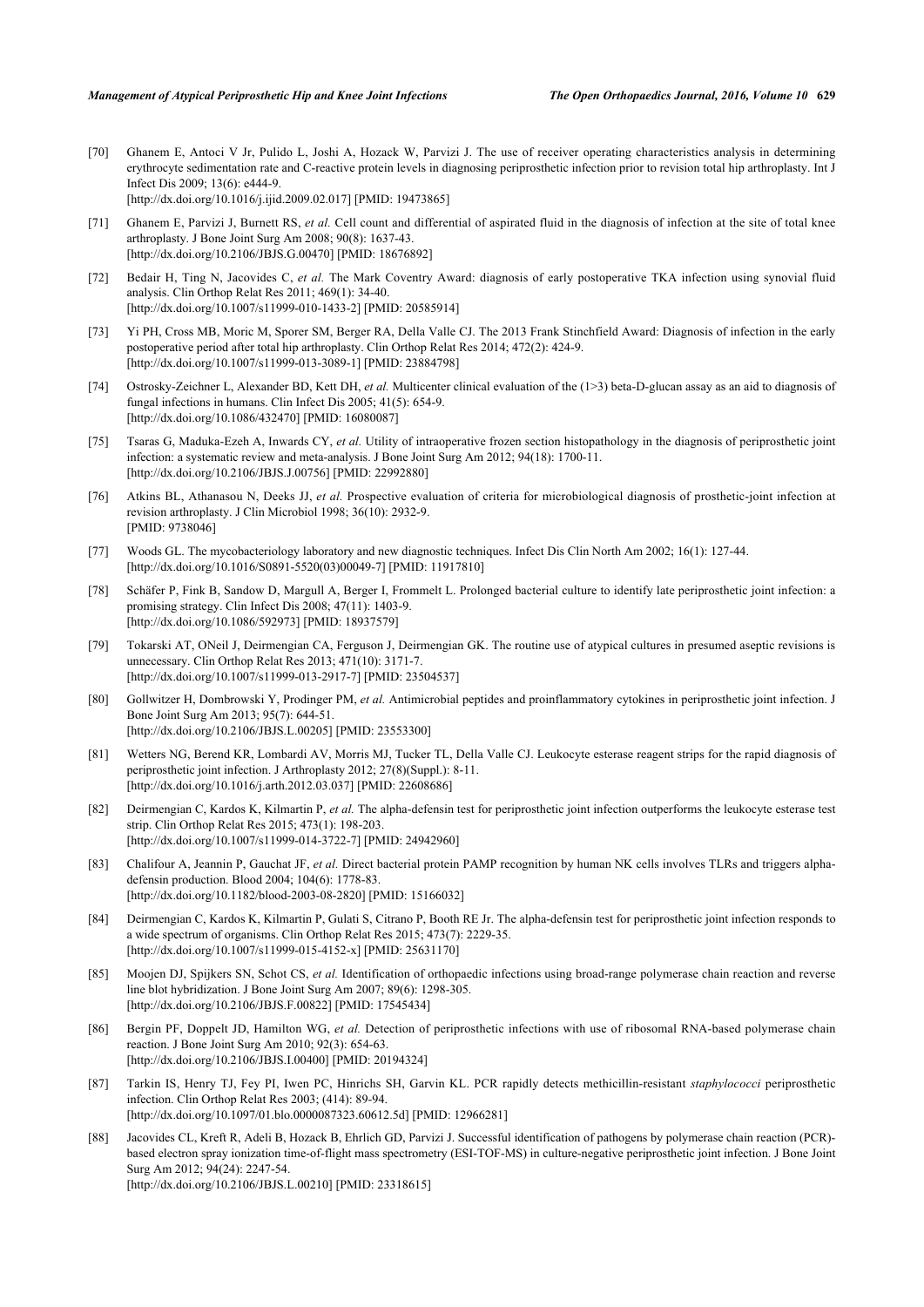#### **630** *The Open Orthopaedics Journal, 2016, Volume 10 McLawhorn et al.*

- <span id="page-15-0"></span>[89] Moucha CS, Clyburn T, Evans RP, Prokuski L. Modifiable risk factors for surgical site infection. J Bone Joint Surg Am 2011; 93(4): 398-404. [PMID: [21325594\]](http://www.ncbi.nlm.nih.gov/pubmed/21325594)
- <span id="page-15-1"></span>[90] Salassa TE, Swiontkowski MF. Surgical attire and the operating room: role in infection prevention. J Bone Joint Surg Am 2014; 96(17): 1485-92.

[\[http://dx.doi.org/10.2106/JBJS.M.01133\]](http://dx.doi.org/10.2106/JBJS.M.01133) [PMID: [25187588](http://www.ncbi.nlm.nih.gov/pubmed/25187588)]

- <span id="page-15-2"></span>[91] Goyal N, Miller A, Tripathi M, Parvizi J. Methicillin-resistant *Staphylococcus aureus* (MRSA): colonisation and pre-operative screening. Bone Joint J 2013; 95-B(1): 4-9. [\[http://dx.doi.org/10.1302/0301-620X.95B1.27973\]](http://dx.doi.org/10.1302/0301-620X.95B1.27973) [PMID: [23307666](http://www.ncbi.nlm.nih.gov/pubmed/23307666)]
- <span id="page-15-3"></span>[92] Gallo J, Holinka M, Moucha CS. Antibacterial surface treatment for orthopaedic implants. Int J Mol Sci 2014; 15(8): 13849-80. [\[http://dx.doi.org/10.3390/ijms150813849\]](http://dx.doi.org/10.3390/ijms150813849) [PMID: [25116685](http://www.ncbi.nlm.nih.gov/pubmed/25116685)]
- <span id="page-15-4"></span>[93] Senthi S, Munro JT, Pitto RP. Infection in total hip replacement: meta-analysis. Int Orthop 2011; 35(2): 253-60. [\[http://dx.doi.org/10.1007/s00264-010-1144-z](http://dx.doi.org/10.1007/s00264-010-1144-z)] [PMID: [21085957](http://www.ncbi.nlm.nih.gov/pubmed/21085957)]
- [94] Parvizi J, Zmistowski B, Adeli B. Periprosthetic joint infection: treatment options. Orthopedics 2010; 33(9): 659. [PMID: [20839679\]](http://www.ncbi.nlm.nih.gov/pubmed/20839679)
- <span id="page-15-5"></span>[95] Kim YH, Kim JS, Park JW, Joo JH. Cementless revision for infected total hip replacements. J Bone Joint Surg Br 2011; 93(1): 19-26. [\[http://dx.doi.org/10.1302/0301-620X.93B1.25120\]](http://dx.doi.org/10.1302/0301-620X.93B1.25120) [PMID: [21196538](http://www.ncbi.nlm.nih.gov/pubmed/21196538)]
- <span id="page-15-6"></span>[96] Parvizi J, Azzam K, Ghanem E, Austin MS, Rothman RH. Periprosthetic infection due to resistant *staphylococci*: serious problems on the horizon. Clin Orthop Relat Res 2009; 467(7): 1732-9. [\[http://dx.doi.org/10.1007/s11999-009-0857-z](http://dx.doi.org/10.1007/s11999-009-0857-z)] [PMID: [19408061](http://www.ncbi.nlm.nih.gov/pubmed/19408061)]
- <span id="page-15-14"></span>[97] Salgado CD, Dash S, Cantey JR, Marculescu CE. Higher risk of failure of methicillin-resistant *Staphylococcus aureus* prosthetic joint infections. Clin Orthop Relat Res 2007; 461(461): 48-53. [PMID: [17534195\]](http://www.ncbi.nlm.nih.gov/pubmed/17534195)
- [98] Kilgus DJ, Howe DJ, Strang A. Results of periprosthetic hip and knee infections caused by resistant bacteria. Clin Orthop Relat Res 2002; (404): 116-24. [\[http://dx.doi.org/10.1097/00003086-200211000-00021](http://dx.doi.org/10.1097/00003086-200211000-00021)] [PMID: [12439249\]](http://www.ncbi.nlm.nih.gov/pubmed/12439249)
- [99] Leung F, Richards CJ, Garbuz DS, Masri BA, Duncan CP. Two-stage total hip arthroplasty: how often does it control methicillin-resistant infection? Clin Orthop Relat Res 2011; 469(4): 1009-15. [\[http://dx.doi.org/10.1007/s11999-010-1725-6\]](http://dx.doi.org/10.1007/s11999-010-1725-6) [PMID: [21161741](http://www.ncbi.nlm.nih.gov/pubmed/21161741)]
- [100] Lim SJ, Park JC, Moon YW, Park YS. Treatment of periprosthetic hip infection caused by resistant microorganisms using 2-stage reimplantation protocol. J Arthroplasty 2009; 24(8): 1264-9. [\[http://dx.doi.org/10.1016/j.arth.2009.05.012](http://dx.doi.org/10.1016/j.arth.2009.05.012)] [PMID: [19523784](http://www.ncbi.nlm.nih.gov/pubmed/19523784)]
- [101] Volin SJ, Hinrichs SH, Garvin KL. Two-stage reimplantation of total joint infections: a comparison of resistant and non-resistant organisms. Clin Orthop Relat Res 2004; (427): 94-100. [\[http://dx.doi.org/10.1097/01.blo.0000143559.34143.3d](http://dx.doi.org/10.1097/01.blo.0000143559.34143.3d)] [PMID: [15552143\]](http://www.ncbi.nlm.nih.gov/pubmed/15552143)
- <span id="page-15-15"></span>[102] Murray TG, Cochran J, Klika AK, Krebs VE, Barsoum WK. Do resistant organisms affect success of two-stage reimplantation for prosthetic hip infections? Curr Orthop Pract 2011; 22(2): 180-4. [\[http://dx.doi.org/10.1097/BCO.0b013e31820f7730](http://dx.doi.org/10.1097/BCO.0b013e31820f7730)]
- <span id="page-15-7"></span>[103] Mittal Y, Fehring TK, Hanssen A, Marculescu C, Odum SM, Osmon D. Two-stage reimplantation for periprosthetic knee infection involving resistant organisms. J Bone Joint Surg Am 2007; 89(6): 1227-31. [\[http://dx.doi.org/10.2106/JBJS.E.01192\]](http://dx.doi.org/10.2106/JBJS.E.01192) [PMID: [17545425](http://www.ncbi.nlm.nih.gov/pubmed/17545425)]
- <span id="page-15-8"></span>[104] Shaikh AA, Ha CW, Park YG, Park YB. Two-stage approach to primary TKA in infected arthritic knees using intraoperatively molded articulating cement spacers. Clin Orthop Relat Res 2014; 472(7): 2201-7. [\[http://dx.doi.org/10.1007/s11999-014-3545-6\]](http://dx.doi.org/10.1007/s11999-014-3545-6) [PMID: [24599649](http://www.ncbi.nlm.nih.gov/pubmed/24599649)]
- <span id="page-15-9"></span>[105] Voleti PB, Baldwin KD, Lee GC. Use of static or articulating spacers for infection following total knee arthroplasty: a systematic literature review. J Bone Joint Surg Am 2013; 95(17): 1594-9. [\[http://dx.doi.org/10.2106/JBJS.L.01461\]](http://dx.doi.org/10.2106/JBJS.L.01461) [PMID: [24005200](http://www.ncbi.nlm.nih.gov/pubmed/24005200)]
- <span id="page-15-10"></span>[106] Westrich GH, Walcott-Sapp S, Bornstein LJ, Bostrom MP, Windsor RE, Brause BD. Modern treatment of infected total knee arthroplasty with a 2-stage reimplantation protocol. J Arthroplasty 2010; 25(7): 1015-21,1021.e1-2.2010; [\[http://dx.doi.org/10.2106/JBJS.L.01461\]](http://dx.doi.org/10.2106/JBJS.L.01461) [PMID: [24005200](http://www.ncbi.nlm.nih.gov/pubmed/24005200)]
- <span id="page-15-11"></span>[107] Gehrke T, Kendoff D. Peri-prosthetic hip infections: in favour of one-stage. Hip Int 2012; 22(Suppl. 8): S40-5. [\[http://dx.doi.org/10.5301/HIP.2012.9569\]](http://dx.doi.org/10.5301/HIP.2012.9569) [PMID: [22956386](http://www.ncbi.nlm.nih.gov/pubmed/22956386)]
- <span id="page-15-12"></span>[108] Winkler H, Stoiber A, Kaudela K, Winter F, Menschik F. One stage uncemented revision of infected total hip replacement using cancellous allograft bone impregnated with antibiotics. J Bone Joint Surg Br 2008; 90(12): 1580-4. [\[http://dx.doi.org/10.1302/0301-620X.90B12.20742\]](http://dx.doi.org/10.1302/0301-620X.90B12.20742) [PMID: [19043128](http://www.ncbi.nlm.nih.gov/pubmed/19043128)]
- <span id="page-15-13"></span>[109] Koyonos L, Zmistowski B, Della Valle CJ, Parvizi J. Infection control rate of irrigation and débridement for periprosthetic joint infection. Clin Orthop Relat Res 2011; 469(11): 3043-8. [\[http://dx.doi.org/10.1007/s11999-011-1910-2\]](http://dx.doi.org/10.1007/s11999-011-1910-2) [PMID: [21553171](http://www.ncbi.nlm.nih.gov/pubmed/21553171)]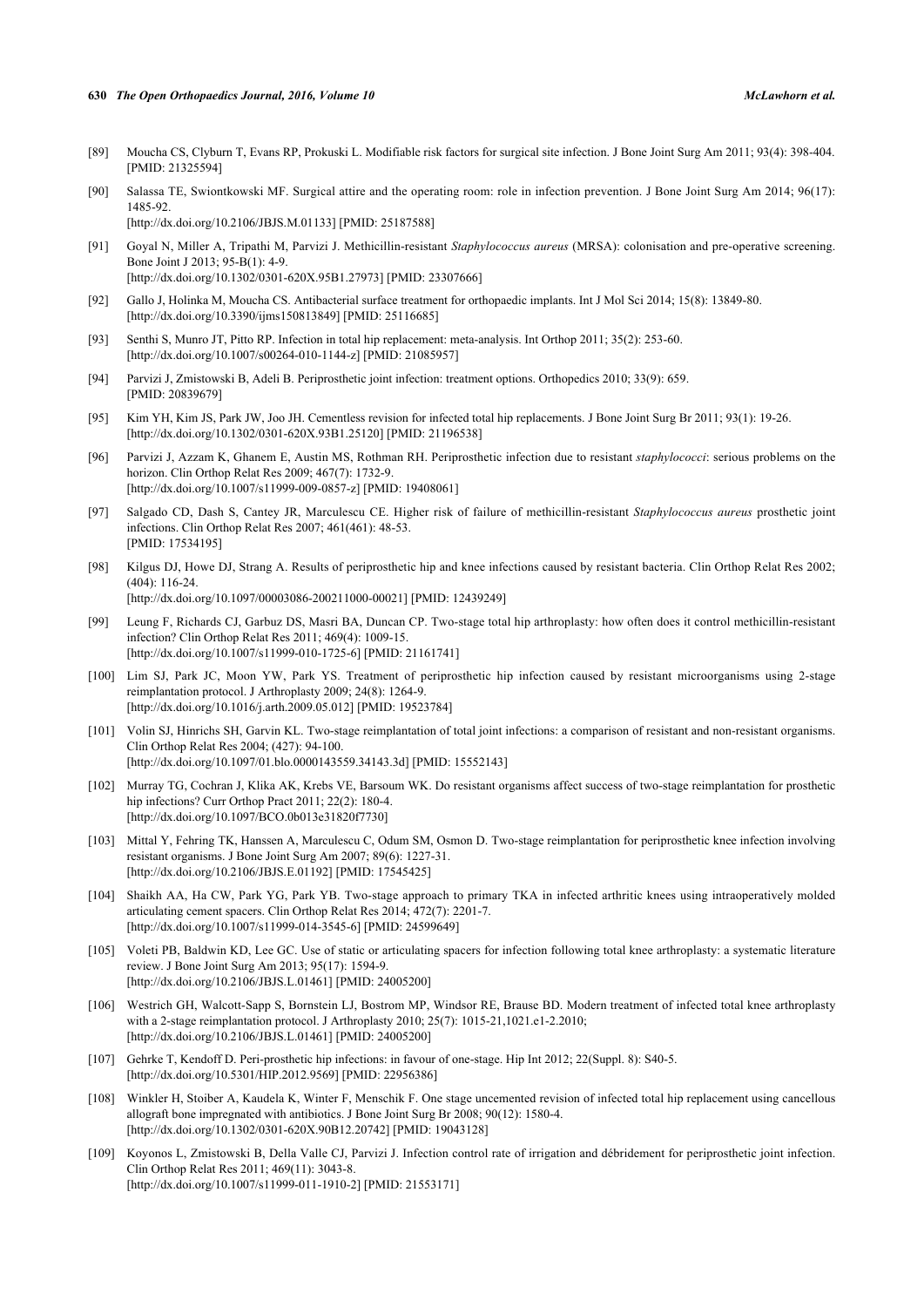- [110] Odum SM, Fehring TK, Lombardi AV, *et al.* Irrigation and debridement for periprosthetic infections: does the organism matter? J Arthroplasty 2011; 26(6)(Suppl.): 114-8. [\[http://dx.doi.org/10.1016/j.arth.2011.03.031](http://dx.doi.org/10.1016/j.arth.2011.03.031)] [PMID: [21621955](http://www.ncbi.nlm.nih.gov/pubmed/21621955)]
- [111] Marculescu CE, Berbari EF, Hanssen AD, *et al.* Outcome of prosthetic joint infections treated with debridement and retention of components. Clin Infect Dis 2006; 42(4): 471-8. [\[http://dx.doi.org/10.1086/499234\]](http://dx.doi.org/10.1086/499234) [PMID: [16421790](http://www.ncbi.nlm.nih.gov/pubmed/16421790)]
- <span id="page-16-3"></span>[112] Azzam KA, Seeley M, Ghanem E, Austin MS, Purtill JJ, Parvizi J. Irrigation and debridement in the management of prosthetic joint infection: traditional indications revisited. J Arthroplasty 2010; 25(7): 1022-7. [\[http://dx.doi.org/10.1016/j.arth.2010.01.104](http://dx.doi.org/10.1016/j.arth.2010.01.104)] [PMID: [20378306](http://www.ncbi.nlm.nih.gov/pubmed/20378306)]
- <span id="page-16-0"></span>[113] Vilchez F, Martínez-Pastor JC, García-Ramiro S, *et al.* Efficacy of debridement in hematogenous and early post-surgical prosthetic joint infections. Int J Artif Organs 2011; 34(9): 863-9. [\[http://dx.doi.org/10.5301/ijao.5000029\]](http://dx.doi.org/10.5301/ijao.5000029) [PMID: [22094567](http://www.ncbi.nlm.nih.gov/pubmed/22094567)]
- <span id="page-16-1"></span>[114] Hansen E, Tetreault M, Zmistowski B, *et al.* Outcome of one-stage cementless exchange for acute postoperative periprosthetic hip infection. Clin Orthop Relat Res 2013; 471(10): 3214-22. [\[http://dx.doi.org/10.1007/s11999-013-3079-3\]](http://dx.doi.org/10.1007/s11999-013-3079-3) [PMID: [23775569](http://www.ncbi.nlm.nih.gov/pubmed/23775569)]
- [115] Bori G, Muñoz-Mahamud E, Cuñé J, Gallart X, Fuster D, Soriano A. One-stage revision arthroplasty using cementless stem for infected hip arthroplasties. J Arthroplasty 2014; 29(5): 1076-81. [\[http://dx.doi.org/10.1016/j.arth.2013.11.005](http://dx.doi.org/10.1016/j.arth.2013.11.005)] [PMID: [24332970](http://www.ncbi.nlm.nih.gov/pubmed/24332970)]
- [116] Choi HR, Kwon YM, Freiberg AA, Malchau H. Comparison of one-stage revision with antibiotic cement *versus* two-stage revision results for infected total hip arthroplasty. J Arthroplasty 2013; 28(8)(Suppl.): 66-70. [\[http://dx.doi.org/10.1016/j.arth.2013.02.037](http://dx.doi.org/10.1016/j.arth.2013.02.037)] [PMID: [23972299](http://www.ncbi.nlm.nih.gov/pubmed/23972299)]
- <span id="page-16-2"></span>[117] Yoo JJ, Kwon YS, Koo KH, Yoon KS, Kim YM, Kim HJ. One-stage cementless revision arthroplasty for infected hip replacements. Int Orthop 2009; 33(5): 1195-201. [\[http://dx.doi.org/10.1007/s00264-008-0640-x\]](http://dx.doi.org/10.1007/s00264-008-0640-x) [PMID: [18704412](http://www.ncbi.nlm.nih.gov/pubmed/18704412)]
- <span id="page-16-4"></span>[118] Walls RJ, Roche SJ, ORourke A, McCabe JP. Surgical site infection with methicillin-resistant *Staphylococcus aureus* after primary total hip replacement. J Bone Joint Surg Br 2008; 90(3): 292-8. [\[http://dx.doi.org/10.1302/0301-620X.90B3.20155\]](http://dx.doi.org/10.1302/0301-620X.90B3.20155) [PMID: [18310748](http://www.ncbi.nlm.nih.gov/pubmed/18310748)]
- <span id="page-16-5"></span>[119] Bradbury T, Fehring TK, Taunton M, *et al.* The fate of acute methicillin-resistant *Staphylococcus aureus* periprosthetic knee infections treated by open debridement and retention of components. J Arthroplasty 2009; 24(6)(Suppl.): 101-4. [\[http://dx.doi.org/10.1016/j.arth.2009.04.028](http://dx.doi.org/10.1016/j.arth.2009.04.028)] [PMID: [19553077](http://www.ncbi.nlm.nih.gov/pubmed/19553077)]
- <span id="page-16-6"></span>[120] Parvizi J, Gehrke T, Chen AF. Proceedings of the international consensus on periprosthetic joint infection. Bone Joint J 2013; 95-B(11): 1450-2. [\[http://dx.doi.org/10.1302/0301-620X.95B11.33135\]](http://dx.doi.org/10.1302/0301-620X.95B11.33135) [PMID: [24151261](http://www.ncbi.nlm.nih.gov/pubmed/24151261)]
- <span id="page-16-7"></span>[121] Burnett RS, Aggarwal A, Givens SA, McClure JT, Morgan PM, Barrack RL. Prophylactic antibiotics do not affect cultures in the treatment of an infected TKA: a prospective trial. Clin Orthop Relat Res 2010; 468(1): 127-34. [\[http://dx.doi.org/10.1007/s11999-009-1014-4\]](http://dx.doi.org/10.1007/s11999-009-1014-4) [PMID: [19669849](http://www.ncbi.nlm.nih.gov/pubmed/19669849)]
- <span id="page-16-8"></span>[122] Restrepo C, Schmitt S, Backstein D, *et al.* Antibiotic treatment and timing of reimplantation. J Arthroplasty 2014; 29(2)(Suppl.): 104-7. [\[http://dx.doi.org/10.1016/j.arth.2013.09.047](http://dx.doi.org/10.1016/j.arth.2013.09.047)] [PMID: [24360490](http://www.ncbi.nlm.nih.gov/pubmed/24360490)]
- <span id="page-16-9"></span>[123] Windsor RE, Insall JN, Urs WK, Miller DV, Brause BD. Two-stage reimplantation for the salvage of total knee arthroplasty complicated by infection. Further follow-up and refinement of indications. J Bone Joint Surg Am 1990; 72(2): 272-8. [PMID: [2303514\]](http://www.ncbi.nlm.nih.gov/pubmed/2303514)
- <span id="page-16-10"></span>[124] Betz M, Abrassart S, Vaudaux P, *et al.* Increased risk of joint failure in hip prostheses infected with *Staphylococcus aureus* treated with debridement, antibiotics and implant retention compared to Streptococcus. Int Orthop 2015; 39(3): 397-401. [\[http://dx.doi.org/10.1007/s00264-014-2510-z](http://dx.doi.org/10.1007/s00264-014-2510-z)] [PMID: [25183296](http://www.ncbi.nlm.nih.gov/pubmed/25183296)]
- <span id="page-16-11"></span>[125] El Helou OC, Berbari EF, Marculescu CE, *et al.* Outcome of enterococcal prosthetic joint infection: is combination systemic therapy superior to monotherapy? Clin Infect Dis 2008; 47(7): 903-9. [\[http://dx.doi.org/10.1086/591536\]](http://dx.doi.org/10.1086/591536) [PMID: [18754743](http://www.ncbi.nlm.nih.gov/pubmed/18754743)]
- <span id="page-16-12"></span>[126] Ries MD. Vancomycin-resistant Enterococcus infected total knee arthroplasty. J Arthroplasty 2001; 16(6): 802-5. [\[http://dx.doi.org/10.1054/arth.2001.24951](http://dx.doi.org/10.1054/arth.2001.24951)] [PMID: [11547381\]](http://www.ncbi.nlm.nih.gov/pubmed/11547381)
- <span id="page-16-13"></span>[127] Hsieh PH, Lee MS, Hsu KY, Chang YH, Shih HN, Ueng SW. Gram-negative prosthetic joint infections: risk factors and outcome of treatment. Clin Infect Dis 2009; 49(7): 1036-43. [\[http://dx.doi.org/10.1086/605593\]](http://dx.doi.org/10.1086/605593) [PMID: [19691430](http://www.ncbi.nlm.nih.gov/pubmed/19691430)]
- <span id="page-16-14"></span>[128] Blumberg HM, Burman WJ, Chaisson RE, *et al.* American thoracic society/centers for disease control and prevention/infectious diseases society of america: treatment of tuberculosis. Am J Respir Crit Care Med 2003; 167(4): 603-62. [\[http://dx.doi.org/10.1164/rccm.167.4.603\]](http://dx.doi.org/10.1164/rccm.167.4.603) [PMID: [12588714](http://www.ncbi.nlm.nih.gov/pubmed/12588714)]
- <span id="page-16-15"></span>[129] Silverberg D, Kodali P, Dipersio J, Acus R, Askew M. *In vitro* analysis of antifungal impregnated polymethylmethacrylate bone cement. Clin Orthop Relat Res 2002; (403): 228-31.